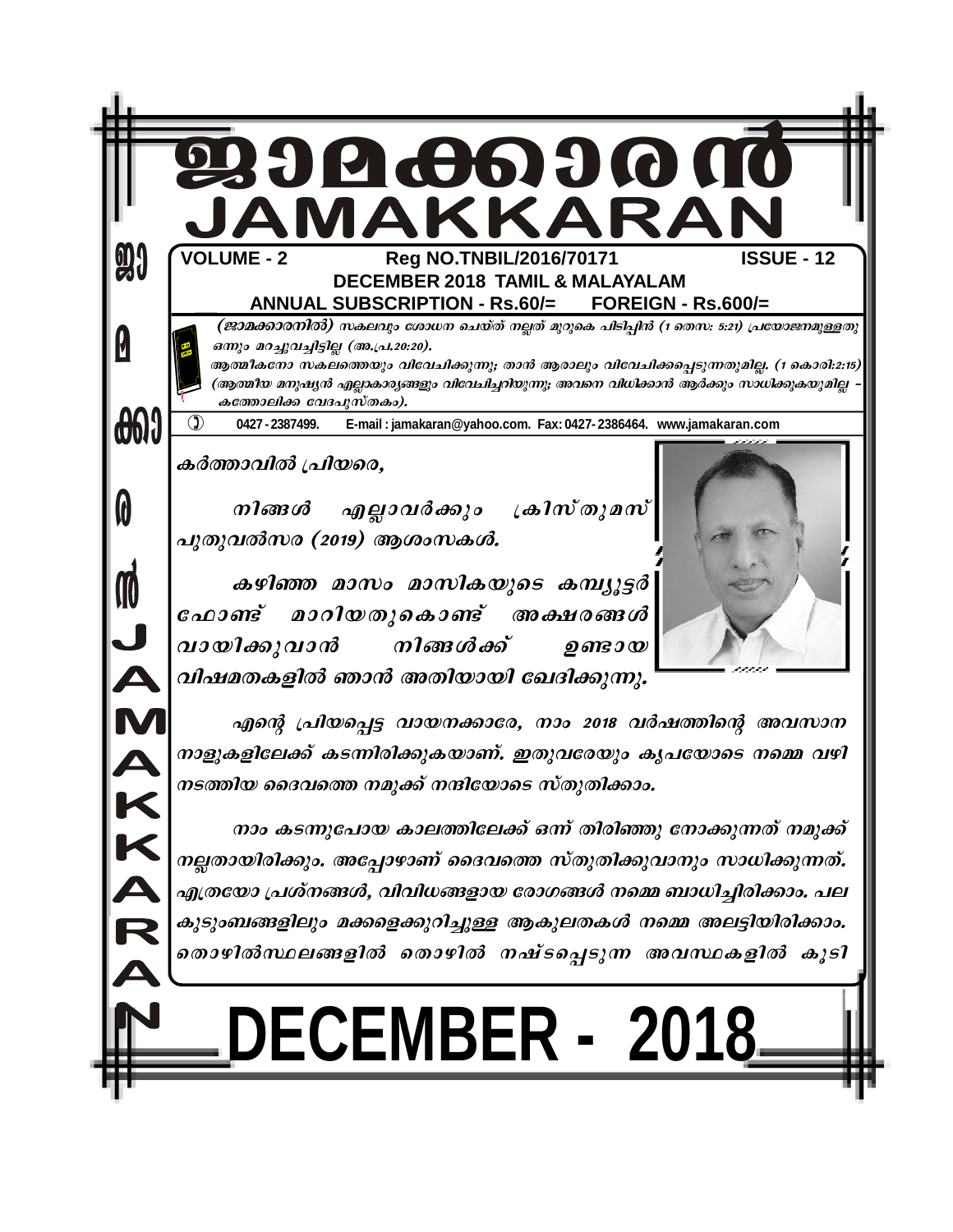## <u>www.iamakaran.com</u> December 2018 ജാമക്കാരന് കടന്നുപോയിരിക്കാം. അതുകാരണം വലിയ തോതിൽ കടഭാരങ്ങളിൽ അകപ്പെട്ടു പോകാവുന്ന സാഹചര്യങ്ങളിൽ കൂടി കടന്നുപോയിരിക്കാം. അതുമൂലം ഉണ്ടാകാമായിരുന്ന അപമാനത്താൽ നിങ്ങൾ ഉത്ക്കണ്ഠാഭരിതരായിരിക്കാം. വിവിധങ്ങളായ രോഗങ്ങളാൽ മരണത്തെ അഭിമുഖീകരിച്ചിരിക്കാം. അങ്ങനെയുള്ള അവസ്ഥകളിൽ നിന്നും നമ്മെ കരംപിടിച്ചു വിടുവിച്ച സ്നേഹവാനായ ദൈവത്തെ ഓർത്ത് സ്തുതിക്കുവാൻ ഈ നാളുകളെ നമുക്ക് ഉപയോഗിക്കാം.

എനിക്കു വന്ന കത്തുകളിൽ ചില കുടുംബങ്ങൾ ചില പ്രശ്നങ്ങളാൽ തകർന്നു പോകുന്ന അവസ്ഥയിൽ, യേശുക്രിസ്തുവിനോട് നിലവിളിച്ച് കരഞ്ഞു പ്രാർത്ഥിച്ചപ്പോൾ ഒറ്റരാത്രി കൊണ്ട് അവരുടെ പ്രശ്നങ്ങളെല്ലാം തലകീഴായി മറിഞ്ഞ് കുടുംബം വേർപെടാതെ സഹായിച്ച ദൈവത്തിന്റെ അത്ഭുതപ്രവർത്തികളെ എനിക്ക് എഴുതി അറിയിച്ചത് ഓർത്ത് നിങ്ങളോടൊപ്പം ഞാനും ദൈവത്തെ സ്തുതിച്ചു. കുടുംബബന്ധങ്ങളിൽ നഷ്ടപ്പെട്ട സതോഷം അവർക്ക് വീണ്ടും ലഭിച്ചതായി അറിയിച്ചതിൽ എത്ര സതോഷം. നമ്മുടെ ദൈവം കുടുംബബന്ധങ്ങളെ വേർപെടുത്തുന്ന ദൈവമല്ല, മറിച്ച് ചേർക്കുന്ന ദൈവമാണ്. മറ്റുള്ളവരുടെ മുന്നിൽ തല കുനിക്കുവാൻ നമ്മുടെ ദൈവം ഒരിക്കലും അനുവദിക്കുകയില്ല. ഇതുപോലെ നമ്മുടെ കഴിഞ്ഞകാല അനുഭവങ്ങളെ ഓർത്ത് ഈ നാളുകളിൽ ദൈവത്തെ സ്തുതിച്ചുകൊണ്ട് നന്ദി പറയുന്നതായിരിക്കും ദൈവയിഷ്ടം.

"യഹോവയിൽ രസിച്ചുകൊൾക; അപ്പോൾ അവൻ നിങ്ങളുടെ ഹൃദയത്തിലെ ആഗ്രഹങ്ങളെ നിറവേറ്റിത്തരും'' (സങ്കീ: 37:4, ഫിലി : 4:4) ദൈവത്തോട് ചോദിക്കുവാൻ ഒന്നുമില്ല. പക്ഷേ സ്തുതിക്കുവാൻ വിഷയങ്ങൾ ധാരാളമുണ്ട്. വായനക്കാർക്ക് എഴുതുന്ന ഈ ആലോചന എന്റെ ജീവിതത്തിൽ പ്രവർത്തിയിൽ കൊണ്ടുവന്നവനാണ് ഞാൻ. ഓരോരോ മാസവും ഓരോരോ ആഴ്ചകളിലും യാത്രകൾക്കായി ഞാൻ കൂടുതൽ സമയവും ചെലവഴിക്കുന്നു. ആ യാത്രകളിൽ എന്റെ കിടക്കയിൽ (sleeper) ഇരുന്നുകൊണ്ട് ദൈവം ചെയ്ത കൃപകളെ ഓർത്ത്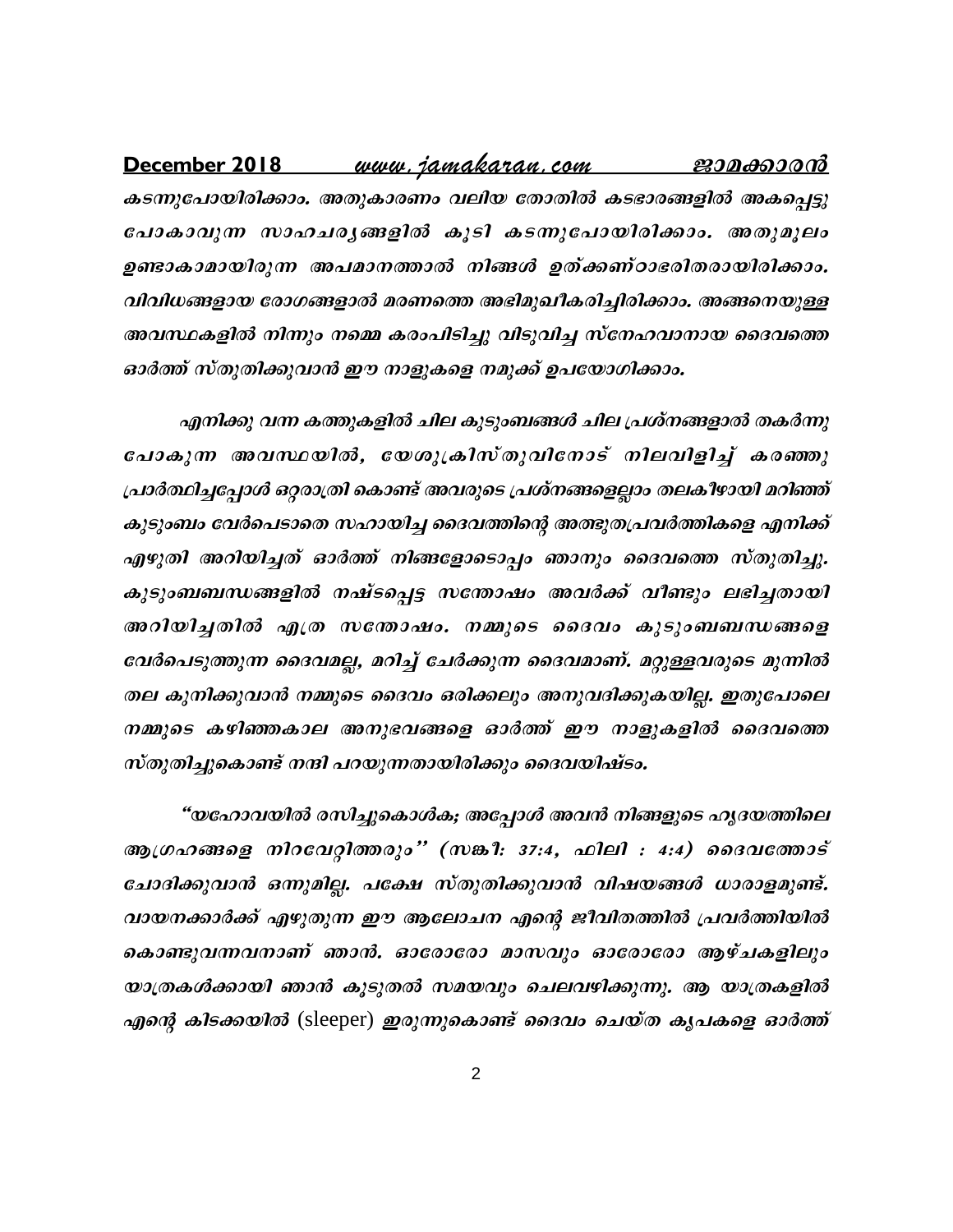<u>www.jamakaran.com</u> December 2018 ജാമക്കാരൻ ദൈവത്തെ സ്തുതിക്കുന്നു. എന്റെ ജീവിതത്തിലും സുവിശേഷ വേലയിലും ഞാൻ ചോദിക്കാതെതന്നെ അനേകം നന്മകളും അനുഗ്രഹങ്ങളും ദൈവം എനിക്ക് നൽകി. അതെല്ലാം ഓർത്ത് ഞാൻ ദൈവത്തെ സ്തുതിക്കുന്നു.

മറ്റു ദൈവവേലക്കാരെക്കാൾ എന്റെ ദൈവവേല വളരെ വൃത്യസ്തമാണ്. കൂടുതൽ പ്രശ്നങ്ങളും ആപത്തുകളും എതിർപ്പുകളും നിറഞ്ഞതാണ് എന്റെ ദൈവവേല. എന്റെ മാസിക മുഖേന വായനക്കാർക്ക് മുന്നറിയിച്ചു നൽകുന്നതും വചനത്തിന്റെ അടിസ്ഥാനത്തിൽ തെറ്റും ശരിയും ചൂണ്ടിക്കാണിക്കുന്നതാണ് എന്റെ പ്രധാന വേല. (ലേവൃ : 5 : 1, 2, യെഹ : 3 : 20, അപ്പൊ : 4 : 20). അതു മുഖാന്തിരമായി എന്റെ ദൈവവേലയിൽ പല വാതിലുകളും എന്റെ മുന്നിൽ അടയ്ക്കപ്പെട്ടു. പല ബിഷപ്പുമാരുടേയും, തങ്ങളുടെ ഡയോസിസുകളിലെ അഴിമതികളെ ചൂണ്ടിക്കാണിച്ച്, അത് മാസികയിലൂടെ വായനക്കാരോട് പങ്കുവയ്ക്കുന്നത് ബിഷപ്പുമാരുടെ വെറുപ്പിന് ഇടയാക്കി. വടക്ക്, തെക്ക് ഇങ്ങനെ ഇന്ത്യയിലുള്ള ബിഷപ്പുമാർ, മോഡറേറ്റർമാർ എന്നെ വെറുക്കുവാൻ തുടങ്ങി. എന്നെ അവരുടെ ഡയോസിസുകളിൽ അനുവദിച്ചതുകൊണ്ടല്ലേ, തങ്ങളെക്കുറിച്ച് മാസികയിൽ എഴുതുന്നത്. അതുകൊണ്ട് ഡയോസിസിനുള്ളിൽ കയറ്റാതവണ്ണം എഴുത്തുവഴിയല്ലാതെ വായ്മൊഴിയായി തടസ്സങ്ങളെ ഉണ്ടാക്കുവാൻ ശ്രമിച്ചു. പിശാച് തന്റെ നവീന ഉപദേശങ്ങളെ ഇങ്ങനെ ആത്മീകമല്ലാതെ ബിഷപ്പുമാർ മുഖേന സഭയ്ക്കുള്ളിൽ നുഴഞ്ഞു കയറ്റുവാൻ ശ്രമിച്ചത് ജാമക്കാരൻ വഴി ജനങ്ങളെ അറിയിച്ചു. പിശാച് സഭയ്ക്കുള്ളിലുള്ള ക്രിസ്ത്യാനികളെ നാമധേയ ക്രിസ്ത്യാനികളായി തന്നെ ജീവിക്കണമെന്ന് ആഗ്രഹിക്കുന്നു. സഭാജനങ്ങളിൽ ആത്മീക ഉണർവ്വ് ഉണ്ടാകുവാനും വചന അടിസ്ഥാനത്തിൽ അവരെ ജീവിക്കുവാനുള്ള ആലോചനകളെ നൽകുന്ന പ്രാസംഗികരെ തടയുവാനും പിശാച് പദ്ധതിയിട്ടിരിക്കുന്നു. 2018–ാം വർഷം ആരംഭം മുതൽതന്നെ ഇങ്ങനെയുള്ള ശ്രമം ഡയോസിസുകളിൽ തുടങ്ങിയ വിവരം ചിലരിൽക്കൂടി ഞാൻ

3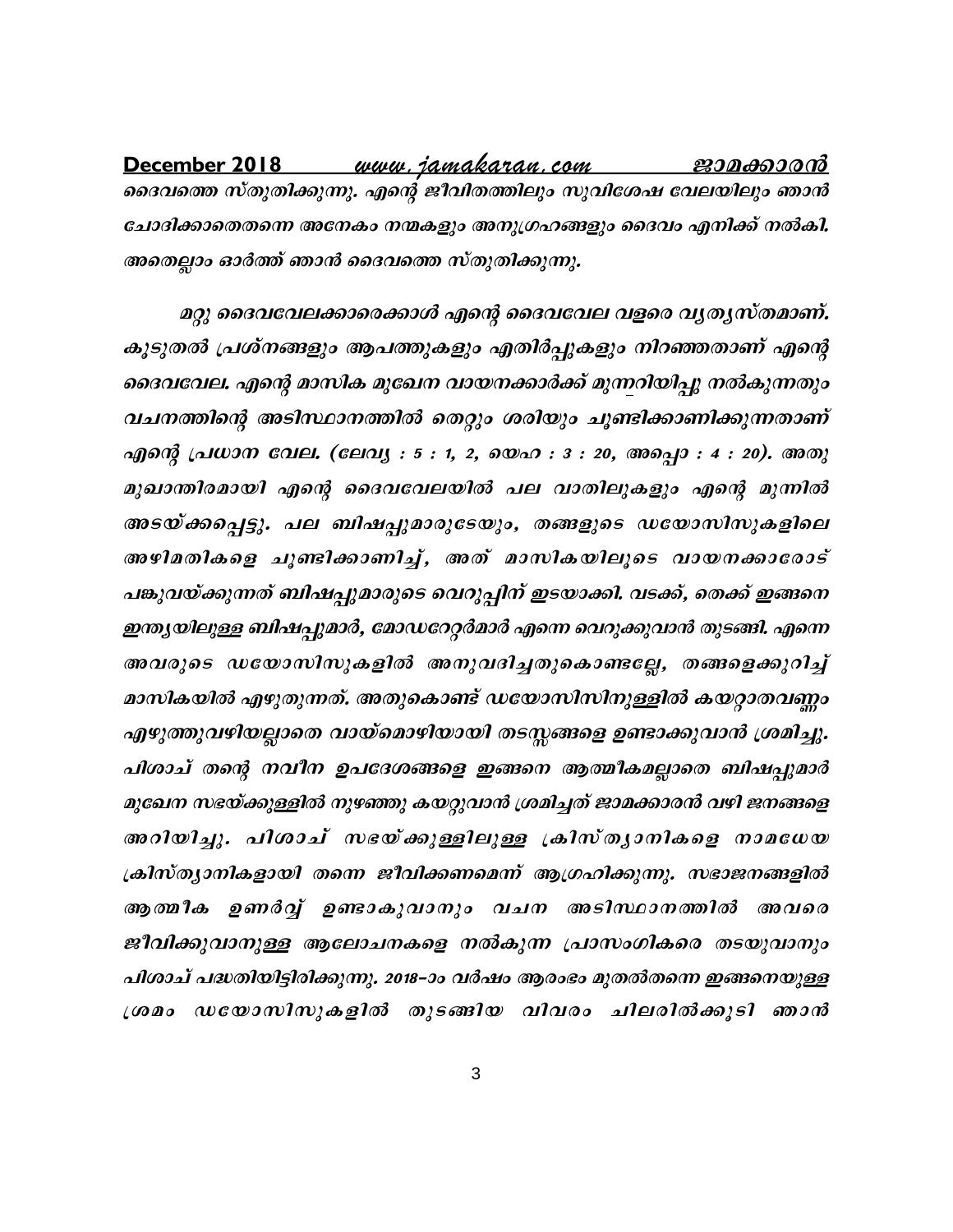<u>www.jamakaran.com</u> December 2018 ജാമക്കാരൻ അറിയുവാനിടയായി. സഭ നേതാക്കളുടെ വലിയ അധികാരങ്ങളെ ദുരുപയോഗം ചെയ്ത് എന്നെയും മുടക്കുവാൻ പിശാച്ുശമിച്ചു. പക്ഷേ അവൻ പരാജയപ്പെട്ടു.

ബാൽ വിഗ്രഹങ്ങൾക്കു മുന്നിൽ മുട്ടുമടക്കാത്ത ചിലരെ ഞാൻ സൂക്ഷിച്ചു വച്ചിരിക്കുന്നു. നീ ഒന്നിലും ഭയപ്പെടരുത് എന്ന് ഏലിയാവിനോട് ദൈവം പറഞ്ഞ് കാണിച്ചതുപോലെ എന്റെ ദൈവവേലയിലും (ഇന്ത്യയിലും വിദേശത്തും) മാർത്തോമ്മാ, CSI യിലുള്ള ഓരോരോ ഡയോസിസുകളിലും ദൈവഭയമുള്ള ആത്മീകരായ വിശ്വാസികളേയും അച്ചൻമാരേയും എനിക്കു വേണ്ടി ദൈവം ഒരുക്കിയിട്ടുള്ളത് ദൈവം എനിക്കു കാണിച്ചുതന്നു. അവരെക്കൊണ്ട് വലിയ കാര്യങ്ങളെ സഭകളിൽ ഇപ്പോഴും നടത്തിക്കൊണ്ടിരിക്കുന്നു. അതുകൊണ്ട് സഭകളിൽ എന്റെ വേല തുടർന്നും നടന്നു കൊണ്ടിരിക്കുന്നു. വിശ്വാസികൾ എന്നിൽ അർപ്പിച്ചിരിക്കുന്ന സ്നേഹവും വിശ്വാസവും സഭാനേതാക്കളെ കൊണ്ട് മുടക്കുവാൻ സാധിച്ചിട്ടില്ല. സഭാജനങ്ങളും അച്ചൻമാരും എന്നെയും എന്റെ ദൈവവേലയും നല്ലവണ്ണം മനസ്സിലാക്കിയിട്ടുണ്ട്. അതിനായി ഞാൻ ദൈവത്തെ സ്തുതിക്കുന്നു.

എല്ലാ സഭാജനങ്ങൾക്കും അറിയിക്കേണ്ട വേദവചന രഹസ്യങ്ങൾ ധാരാളമുണ്ട്. സഭാജനങ്ങൾക്കു ചുറ്റും പിശാച് വലവിരിച്ചിരിക്കുന്നു. ഒരു വശത്ത് വികാര ഉപദേശങ്ങൾ മറ്റൊരു വശത്ത് രോഗശാന്തി എന്ന പേരിൽ സഭാജനങ്ങളെ പണത്തിന് വേണ്ടി വഞ്ചിക്കുന്ന ദൈവവേലക്കാർ. മറ്റൊരു ഭാഗത്ത് കള്ളപ്രവചനങ്ങളും കള്ളഉപദേശങ്ങളും നിറഞ്ഞിരിക്കുന്നു. ഇവരുടെ കയ്യിൽ സഭാജനങ്ങൾ വീണുപോകാതെ ഇവരെ വചനത്തിൽ നടത്തുവാൻ ദൈവം എന്നെ അഭിഷേകം ചെയ്തിരിക്കുന്നു. ഈ പ്രായത്തിലും എന്നെ നാലു മണിക്കൂറും 2 മണിക്കൂറും ഒറ്റനിൽപ്പിൽ നിന്നു പ്രസംഗിക്കുവാനും മലകളിൽ കയറി സുവിശേഷം അറിയിക്കുവാനും ദൈവം എനിക്ക് ആരോഗൃവും ബലവും നൽകി അനുഗ്രഹിച്ചിരിക്കുന്നു. അതുകൊണ്ട് ഞാൻ ദൈവത്തെ സ്തുതിക്കുന്നു.

2018-ാംവർഷം അവസാനിക്കുന്ന ഈ മാസത്തിൽ എന്തോ ഈ കാര്യങ്ങളെക്കുറിച്ച് ഞാൻ ചിന്തിക്കുവാനിടയായി. അതുകൊണ്ട് ഈ വിഷയത്തെ ജാമക്കാരൻ മാസിക കുടുംബങ്ങൾക്ക് ഇതെഴുതി അറിയിക്കുന്നു.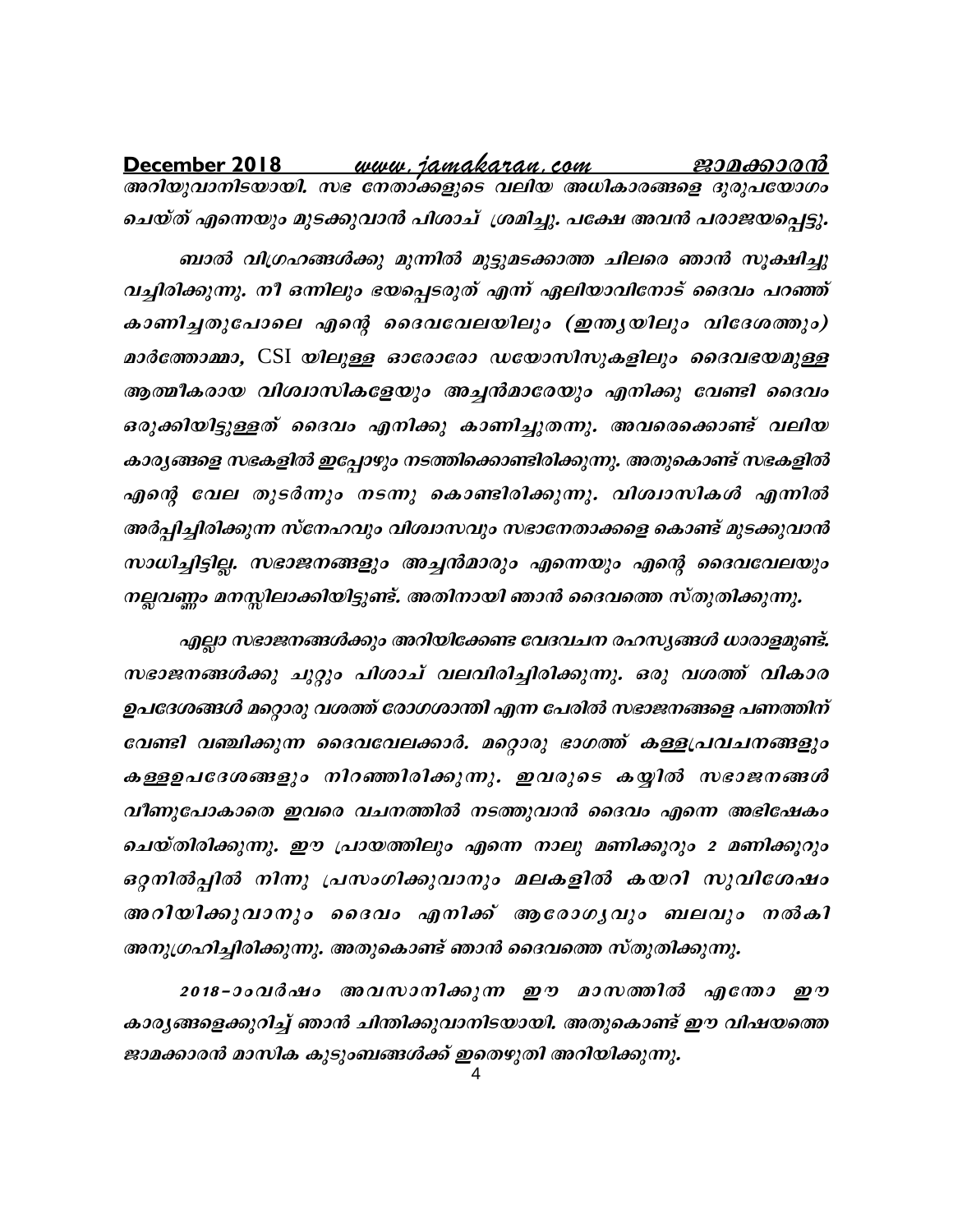<u>www.jamakaran.com</u> ജാ<u>മക്കാരൻ</u> December 2018

ഈ അവസരത്തിൽ ഇന്ത്യയിലെ എന്റെ ദൈവവേലയ്ക്കു വേണ്ടി പ്രാർത്ഥിക്കുന്നവരേയും സഹായിക്കുന്നവരേയും ഞാൻ ഓർമ്മിക്കുന്നു. തമിഴ്നാട്ടിലെ നാഗർകോവിൽ, തിരുനെൽവേലി, തൂത്തുക്കുടി, ചെന്നൈയിലെ ചില സ്ഥലങ്ങളിൽ, മധുര ജില്ലയിലെ ചില സ്ഥലങ്ങളിലും ഉള്ള വിശ്വാസികൾ എനിക്കു വേണ്ടി പ്രാർത്ഥിക്കുന്നതോടൊപ്പം സാമ്പത്തികസഹായങ്ങളും നൽകിവരുന്നു. കേരളത്തിൽ, എന്റെ ദൈവവേലയിൽ സാമ്പത്തികമായി എന്നെ കൂടുതൽ താങ്ങുന്നവർ മദ്ധ്യകേരള ഡയോസിസ് (സി.എസ്.ഐ & മാർത്തോമ്മ) ദക്ഷിണകേരള & ഈസ്റ്റ് കേരള ഡയോസിസിലുള്ള ചില സ്ഥലങ്ങളിൽ ഉള്ളവരും, മലബാർ–കൊച്ചി ഡയോസിസിലുള്ള ചില സ്ഥലങ്ങളിൽ ഉള്ളവരും എന്നെ തുടർന്നും താങ്ങിക്കൊണ്ടിരിക്കുന്നു. എന്റെ അനുഭവത്തിൽ കേരളത്തിലുള്ള സഭകളിൽ മദ്ധ്യകേരളയിലാണ് (സി.എസ്.ഐ, മാർത്തോമ്മ & Jacobite)ബിഷപ്മാരെ ജനങ്ങൾ കൂടുതൽ ബഹുമാനിക്കുന്നത്. അവരിൽ ചിലർ പാപമോ തെറ്റുകളോ ചെയ്തിരുന്നാലും അതു കാര്യമാക്കാതെ ആ ബിഷപ്പുമാരെ ദൈവതുല്യമായി ബഹുമാനിക്കുന്നു. അതിൽ ചിലർ ബിഷപ്പുമാരെ 'ദൈവമായി' കണ്ട് പെരുമാറുന്നു. ഈ ഭാഗങ്ങളിൽ കൺവെൻഷൻ നടന്നാൽ നോട്ടീസുകളിലും പോസ്റ്ററുകളിലും വർത്തമാനപത്രങ്ങളിലും കൺവെൻഷനെക്കുറിച്ചുള്ള പരസ്യത്തിൽ ബിഷപ്പുമാരുടെ പേര് വലിയ അക്ഷരത്തിലും പ്രസംഗകരുടെ പേര് ചെറിയ അക്ഷരങ്ങളിലും എഴുതി പ്രസിദ്ധീകരിക്കുന്നു. മാരാമൺ പോലെയുള്ള പ്രസിദ്ധ യോഗങ്ങളുടെ പരസൃങ്ങളിലും മുകളിൽ പറഞ്ഞ വൃത്യാസങ്ങൾ കാണാം. വിദേശങ്ങളിലുള്ള മലയാളികൾ തമിഴ് വിശ്വാസികളേക്കാൾ എന്നെ കൂടുതൽ സ്നേഹിക്കുന്നു. അവർക്കു വേണ്ടിയും ഞാൻ ദൈവത്തെ സ്തുതിക്കുന്നു. 2018–ാം വർഷാവസാനത്തിൽ എന്റെ മനസ്സിലുള്ളത് അതേപോലെ എന്റെ വായനക്കാരോട് പങ്കുവച്ച് ഞാൻ ദൈവത്തെ സ്തുതിക്കുന്നു. ദൈവം അനുവദിച്ചാൽ 2019–ാം വർഷവും ജാമക്കാരൻ വഴി വീണ്ടും നമുക്ക് ബന്ധപ്പെടുവാൻ കർത്താവ് കൃപ നൽകുമാറാകട്ടെ !!!

ഡോ. പുഷ്പരാജ്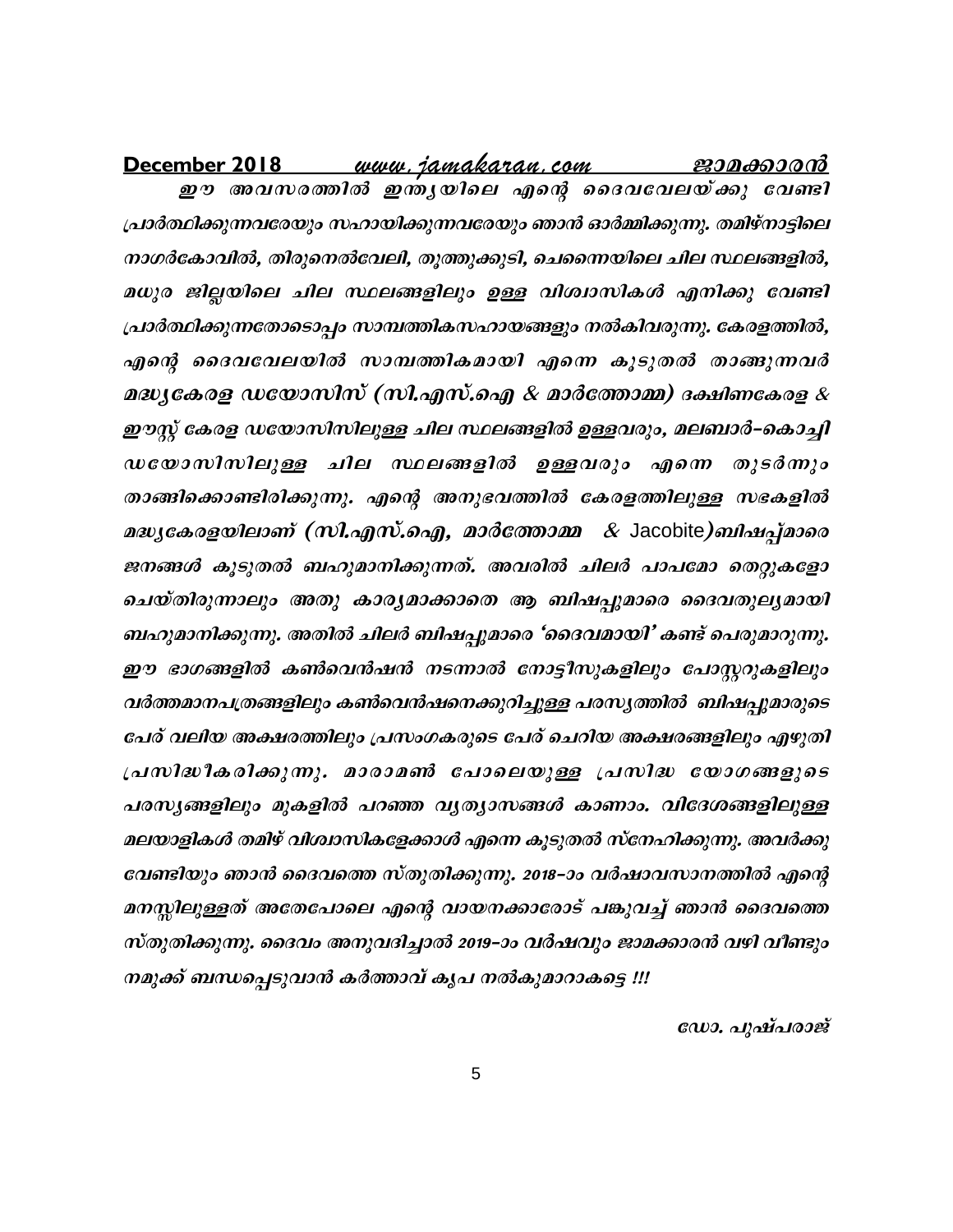

# എന്റെ കിണർ നിറഞ്ഞു

(லே. விதிலல் முசல்வி M.B.B.S, DCH.,)

വൃക്തിപരമായ ഉണർവ്വിനുള്ള നല്ലൊരു തലക്കെട്ടാണിത്. മൺസൂൺ ആരംഭിക്കുമ്പോൾ നാം പലയിടത്തും മഴയെക്കുറിച്ച് കേൾക്കും. എന്റെ സ്ഥലത്ത്, എന്റെ പട്ടണത്ത്, എന്റെ സംസ്ഥാനത്ത്, മഴയില്ലാതെയിരിക്കുന്നത് എന്താണ് ? എന്റെ കിണർ നിറയാതെ മഴ പെയ്തത് കൊണ്ട് വ്യക്തിപരമായി എനിക്കൊരു ഗുണവുമില്ല. ഉണർവ്വിന്റെ കാരൃത്തിലും സ്ഥിതി ഇതുതന്നെ, അമേരിക്കയിലും ഇംഗ്ലണ്ടിലും ഇന്തോനേഷ്യേയിലുമുള്ള ഉണർവ്വിനെപ്പറ്റി നാം സംസാരിക്കുന്നു. എന്നാൽ ഞാൻ ഉണർവ്വ് പ്രാപിച്ചില്ലെങ്കിൽ എനിക്ക് എന്ത് പ്രയോജനം?

യേശു പറഞ്ഞു, "മോഷ്ടിപ്പാനും അറുപ്പാനും മുടിപ്പാനും അല്ലാതെ കള്ളൻ വരുന്നില്ല. അവർക്ക് ജീവൻ ഉണ്ടാകുവാനും സമൃദ്ധിയായിട്ട് ഉണ്ടാകുവാനും അത്രേ ഞാൻ വന്നിരിക്കുന്നത്" (യോഹ. 10:10). നമ്മിൽ ചിലരെ പോലെ എങ്ങനെയെങ്കിലും ജീവിക്കുന്നതിന് സഹായിക്കുവാനല്ല മറിച്ച് വളരെ സന്തോഷവും സമൃദ്ധിയുമുള്ള ജീവിതം നയിക്കുന്നതിനാണ് യേശു വന്നത്. അതാണ് ഉണർവ്വ്. മഹാരാഷ്ട്രയിലെ വരൾച്ച ബാധിത പ്രദേശത്ത് വൃദ്ധനായ ഒരു മനുഷ്യൻ അൽപം ദാഹജലത്തിനായി ചെറിയ ഒരു പാത്രവുമായി കാത്തുനിൽക്കുന്ന ചിത്രം നിങ്ങൾ പത്രമാധ്യമങ്ങളിൽ കൂടി കണ്ടിരിക്കാം. ഒരു ഗ്ലാസ്സ് വെള്ളം ലഭിക്കുന്നതിനാണോ ധാരാളമായി മഴ ലഭിക്കുന്നതിനാണോ അവൻ കൂടുതൽ സന്തോഷിക്കുന്നത് ? അതാണ് നമ്മുടെ ദൈനംദിന ജീവിതവും ഉണർവ്വും തമ്മിലുള്ള വൃത്യാസം. ഒരു ഗ്ലാസ്സ് വെള്ളമല്ല, മഴയും, നദികളും, വെള്ളച്ചാട്ടങ്ങളുമാണ് നമുക്കാവശ്യം. ഞങ്ങളുടെ പൂന്തോട്ടത്തിൽ കുറച്ച് ചെടികളുണ്ട്. ഞാൻ എല്ലാ ദിവസവും വെള്ളം നനയ്ക്കുകയും പൂവ് വിരിയുന്നതിനു വേണ്ടി കാത്തിരിക്കുകയും ചെയ്യുന്നു. എങ്കിലും അവ സഹകരിക്കുന്നില്ല. എന്നാൽ മഴ പെയ്യുമ്പോൾ അവ മൊട്ടിട്ടു പൂവ് വിരിക്കുന്നു. അത്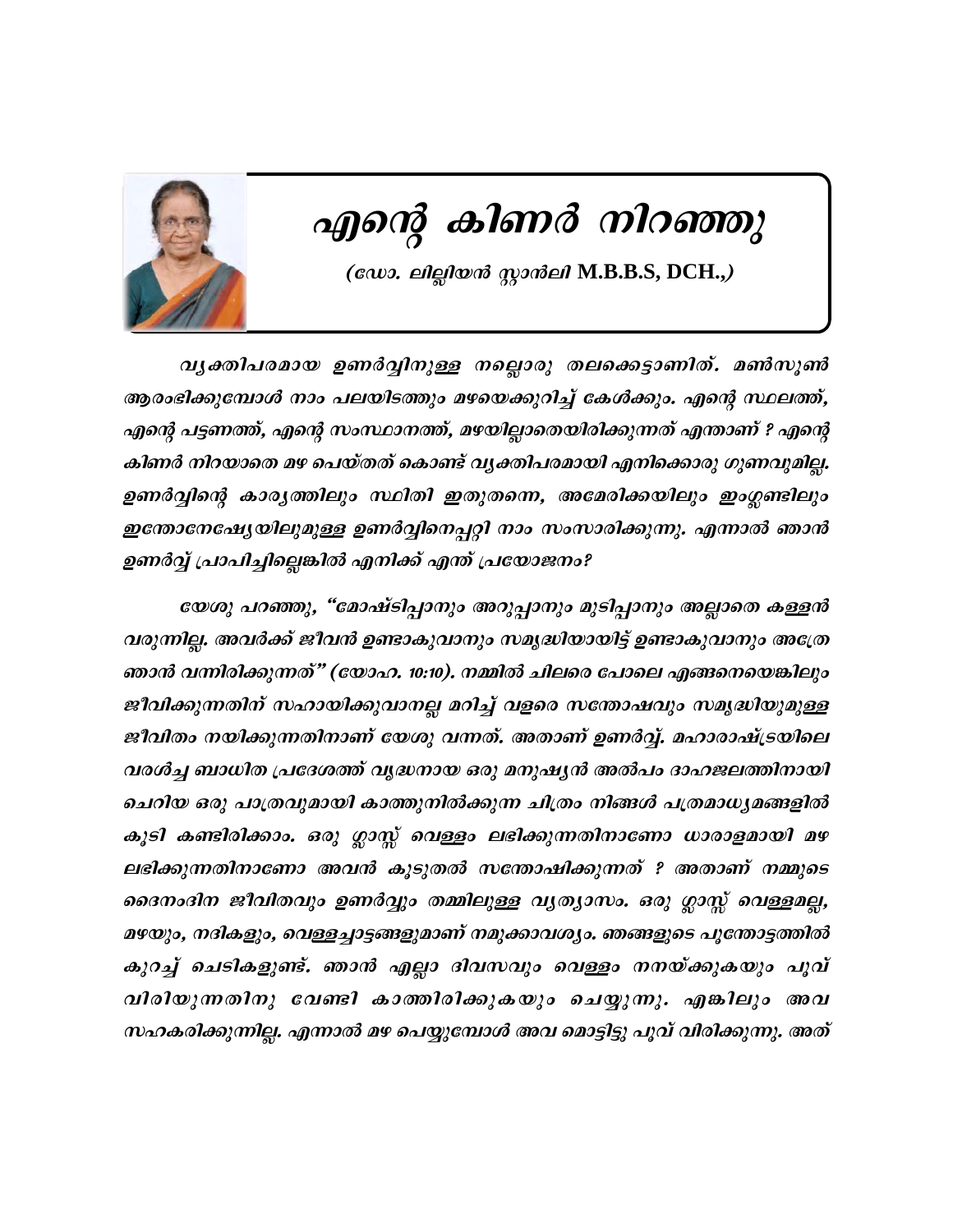December 2018 <u>www.jamakaran.com</u> ജാമക്കാരൻ എനെ സതോഷിപ്പിക്കുന്നു. നാധാരണ ജീവിതത്തിനും സമൃദ്ധമായ ജീവിതത്തിനുമുള്ള ഒരു ഉദാഹരണമാണിത്.

ഉണർവ്വ് സാധാരണമാണ്. ഒരു വൃക്തി രക്ഷിക്കപ്പെടുമ്പോൾ തന്നെ ഉണർവ്വ് പ്രാപിക്കുന്നു. അവൻ പാപത്തിൽ മരിച്ചിരുന്നു. എന്നാൽ ഇപ്പോൾ ക്രിസ്തുവിൽ ജീവിച്ചിരിക്കുന്നു. അവൻ മറ്റുള്ളവർക്ക് പ്രകാശപൂരിതമാകുന്നു. ഇതു സഹിക്കാൻ കഴിയാതെ പിശാച് മോശമായ വ്യക്തികളെക്കൊണ്ട് നമുക്ക് ചുറ്റും നിർത്തി നമ്മുടെ വൃക്തിജീവിതത്തെ സ്വാധീനിക്കുന്നു. ദൈവത്തോടുള്ള നമ്മുടെ സ്നേഹത്തെ അവർ കാർന്നെടുത്ത് ഉണർവ്വിനെ കൊല്ലുന്നു. ഉണർവ്വിന്റെ അഗ്നി നമ്മിൽ തണുത്തുറഞ്ഞ് കെട്ടുപോകുന്നു. അപ്രകാരം പിശാച് നമ്മെ നശിപ്പിക്കുന്നു. ഇതുമാത്രമാണ് അവന്റെ ജോലി. മോഷ്ടിക്കുവാനും, അറുപ്പാനും കൊല്ലുവാനും മാത്രമാണ് അവൻ വരുന്നത്.

 $\boldsymbol{0.90}$ മടിയോടുകൂടി സഭയിൽ പോകുകയും, ഉറങ്ങിയുറങ്ങി പ്രാർത്ഥിക്കുകയും, മനസ്സില്ലാതെ ബൈബിൾ വായിക്കുകയും ചെയ്യുന്നു. കേവലം ഒരു ഗ്ലാസ്സ് വെള്ളം കൊണ്ട് നാം തൃപ്തരാകുന്നു. സമൃദ്ധമായ മഴയ്ക്ക് നാം വാഞ്ഛിക്കുന്നില്ല. ആഴങ്ങളിലേക്ക് നീന്തുവാൻ നമുക്ക് താൽപര്യമില്ല.

"ഉണർത്തുക" എന്നത് ഒരു മെഡിക്കൽ പദമാണ്. ഒരു വൃക്തിയെ ജീവിതത്തിലേക്ക് മടക്കി കൊണ്ടുവരിക എന്നാണർത്ഥം. ഈ ഉണർവ്വിന്റെ ജീവിതത്തിൽ കുന്നുകളും താഴ്വരകളും കടന്നു പോകേണ്ടതായിട്ടുണ്ട്. ഒരു ദിവസം ദൈവത്തെ പാടി സ്തുതിച്ച് ചാടി ആഹ്ലാദിക്കുമ്പോൾ അടുത്ത ദിവസം നാം താണ നിലത്തിലായിരിക്കും. ഇതു സാധാരണമാണ്. എന്നാൽ നാം താഴ്വരയിൽ ആയിരിക്കുന്നത് ശ്രദ്ധിക്കാതിരുന്നാൽ അത് അപകടസൂചനയാണ്.

യെശയ്യാവ് 64:7 ൽ ഈ സംഗതി വൃക്തമായി രേഖപ്പെടുത്തിയിട്ടുണ്ട്. "നിന്റെ നാമത്തെ വിളിച്ചപേക്ഷിക്കുന്നവനും നിന്നെ മുറുകെ പിടിപ്പാൻ ഉത്സാഹിക്കുന്നവനും ആരുമില്ല". ഇതു വൃക്തിയെ കുറിച്ചാണ് പറയുന്നതെന്ന് ശ്രദ്ധിക്കുക - ഒരു കൂട്ടതെയോ രാജ്യത്തെയോ അല്ല. വ്യക്തിപരമായ ഉണർവ്വിനു വേണ്ടി കാംക്ഷിക്കുന്നവൻ ആരുമില്ല എന്ന് ഇത് അർത്ഥമാക്കുന്നു. അലസനായ, മടിയുള്ള, വിരസതയുള്ള പകുതി കണ്ണുകൾ അടച്ച ഒരു വ്യക്തിയെ അർത്ഥമാക്കുന്നു. സാത്താൻ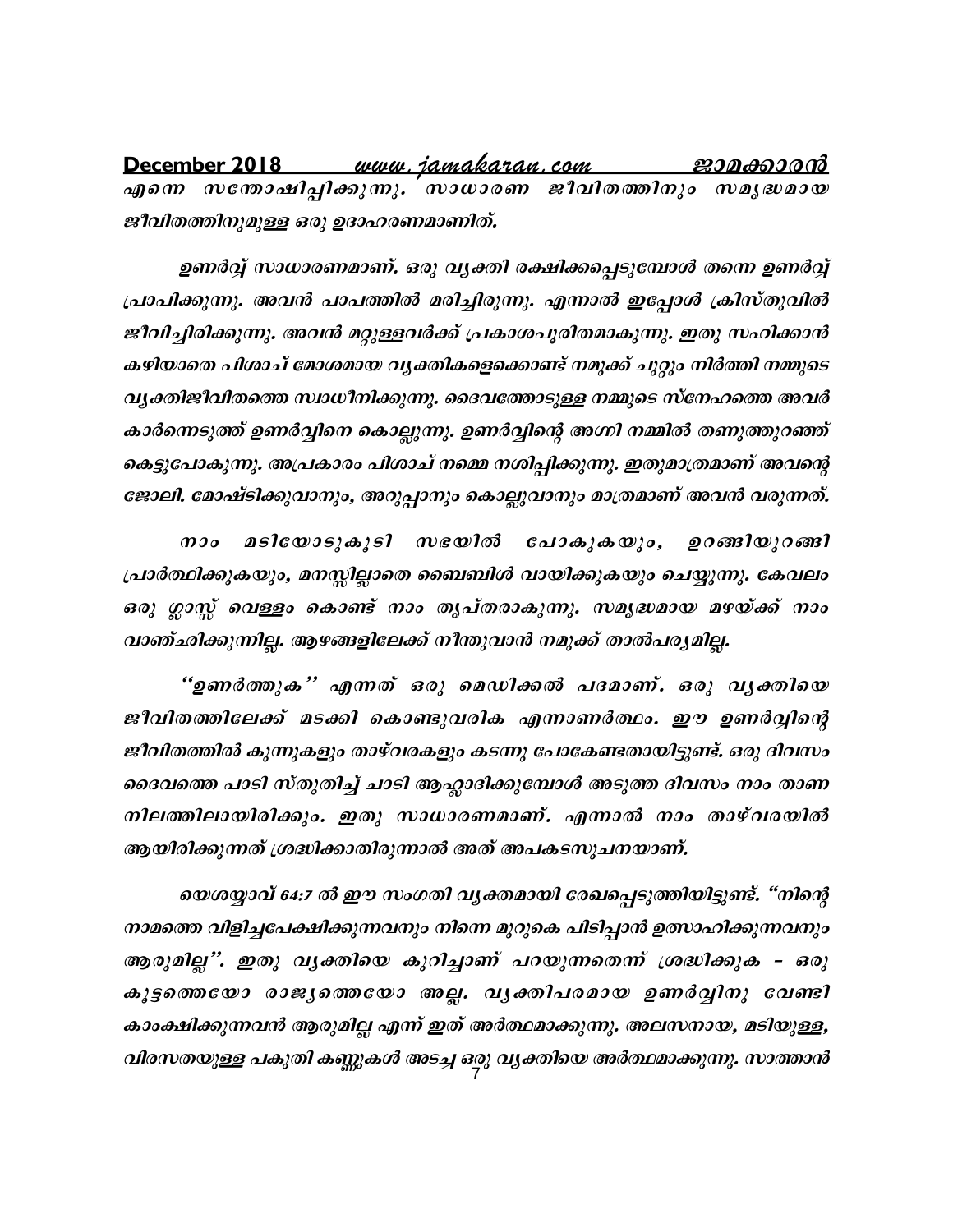<u>www.jamakaran.com</u> December 2018 ജാമക്കാരൻ നമ്മെ മയക്കിയിരിക്കുകയാണ്. ദൈവം നമുക്ക് ഉത്തരമരുളാൻ എപ്പോഴും തയ്യാറാണെങ്കിലും നാം അവനെ വിളിച്ചപേക്ഷിക്കുന്നില്ല. നാം ദൈവത്തെ മുറുകെ പിടിക്കേണ്ടത് അത്യാവശ്യമാണ്. അബോധാവസ്ഥയിൽ നിന്ന് ഉണർന്ന് മുന്നോട്ടു കുതിക്കുക. അത്തരത്തിലുള്ള ഒരു വ്യക്തിയെയാണ് ദൈവം നോക്കി പാർക്കുന്നത്. ആ വൃക്തി നിങ്ങൾ ആയിക്കുടെ ?

ഉണർവ്വ് വൃക്തിപരമായിത്തീരാതെ ഒന്നും സംഭവിക്കുകയില്ല. ഉണർവ്വ് എങ്ങനെയാണ് എന്നെ ബാധിക്കുന്നത് ? ഉത്തരം കണ്ടെത്തുക. ഉണർവ്വിന്റെ സ്പർശം നിങ്ങൾ അനുഭവിച്ചിട്ടുണ്ടോ ? ഇല്ലെങ്കിൽ ഇന്നു തന്നെ അതിനുവേണ്ടി വാഞ്ഛിക്കുക. ഉണർവ്വ് നിങ്ങളെ തേടിയെത്തും. നിങ്ങളുടെ കിണർ പൂർണ്ണമായും നിറയും. ഉണർവ്വ് വൃക്തികളിൽ ആരംഭിക്കുന്നു. ആ വൃക്തി നിങ്ങൾ ആകാം.

ആത്മീയ ഉണർവ്വ് വൃക്തികളിൽ ആരംഭിക്കുന്നു. ദൈവം അബ്രഹാമിനോടു പറഞ്ഞു, "ഞാൻ നിന്നെ വലിയൊരു ജാതിയാക്കും; നിന്നെ അനുഗ്രഹിച്ചു നിന്റെ പേർ വലുതാക്കും; നീ ഒരു അനുഗ്രഹമായിരിക്കും'' (ഉൽ. 12:2) ഉണർവ്വ് കൊണ്ടുവരുന്നതിനു വേണ്ടി ദൈവം ഒരു യുവാവായ യോസേഫിനെ തിരഞ്ഞെടുത്തു. ഒരു യുവാവായ ദാവീദ് ഗോല്യാത്തിനെ കൊന്ന് ദേശീയ നേതാവായി. ഒരു എസ്രാ, ഒരു നെഹെമൃാവ്, ഒരു ഡെബോറ, ഒരു എസേഥർ, ഒരു പൗലൊസ്, ഒരു പത്രോസ് എന്നിവർ രാജ്യത് അഗ്നി ആ ളിക്കത്തിക്കുന്ന തിൽ ദൈവത്തിന്റെ ഉപകരണങ്ങളായിരുന്നു. അവർ എല്ലാവരും ദൈവത്തെ മുറുകെ പിടിച്ചു. അതിനുവേണ്ടി നാമും ഉണർന്ന് എഴുന്നേൽക്കേണ്ടതാണ്. ബൈബിളിൽ ധാരാളം പേരുകൾ കൊണ്ട് നിറഞ്ഞിരിക്കുന്ന വസ്തുത നമ്മുടെ ദൈവം വൃക്തിപരമായ ദൈവമാണെന്ന് വെളിപ്പെടുത്തുന്നു.

"എഴുന്നേറ്റു പ്രകാശിക്ക; നിന്റെ പ്രകാശം വന്നിരിക്കുന്നു". എന്ന് പ്രവാചകൻ ആഹ്വാനം ചെയ്യുന്നു (യെശ. 60:1). എല്ലാ വൃക്തികളും എഴുന്നേറ്റ് വിളക്കുകൾ തെളിയിച്ച് പ്രകാശിപ്പിക്കുന്നതിനുള്ള വിളിയാണിത്. നാം ഓരോരുത്തരും എഴുന്നേൽക്കുകയാണെങ്കിൽ ലോകത്തിൽ പ്രകാശം പരത്തുവാൻ കഴിയും. യേശു പറഞ്ഞു, "നിങ്ങൾ ലോകത്തിന്റെ വെളിച്ചമാകുന്നു" (മത്താ. 5:14). നാം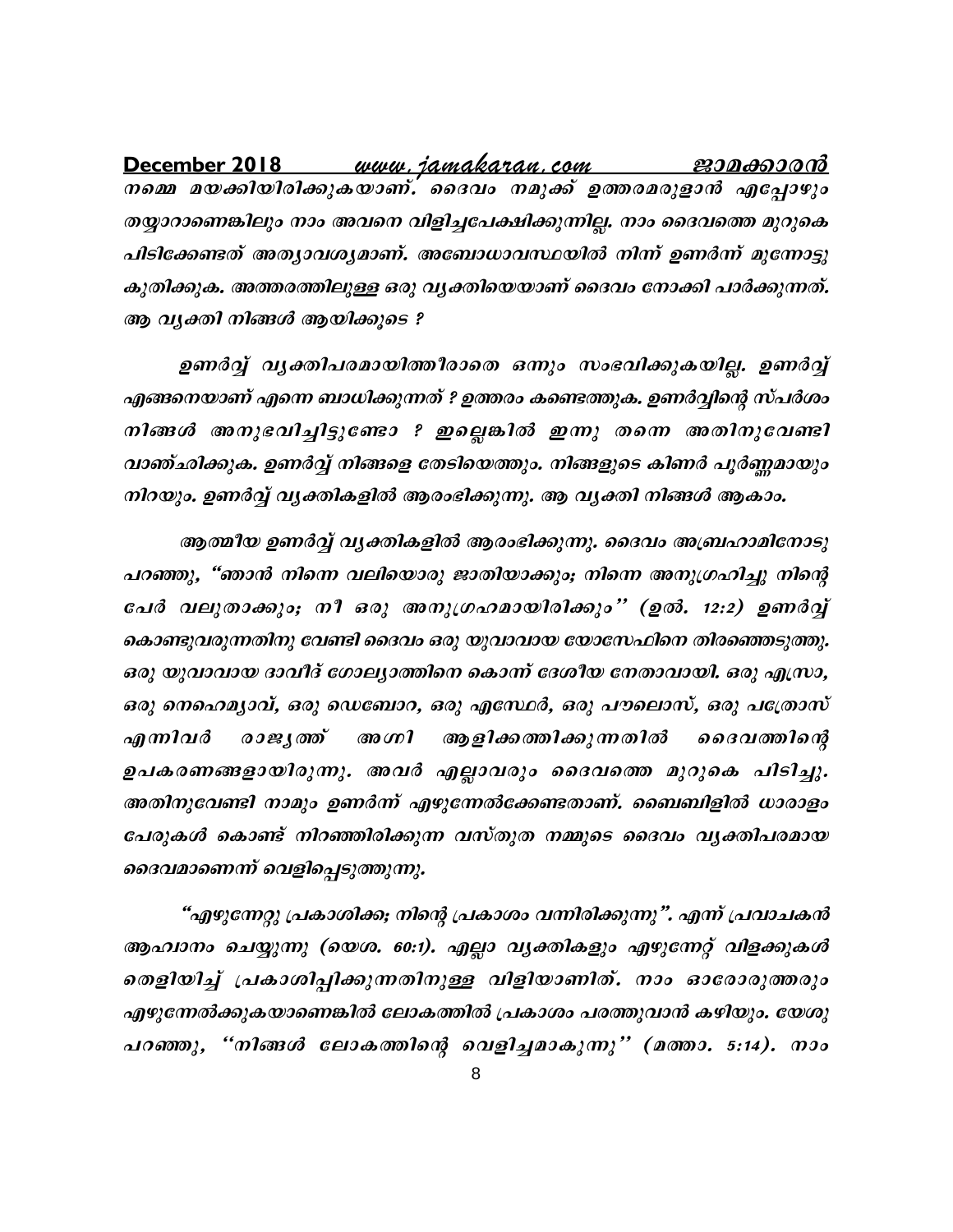<u>www.jamakaran.com</u> December 2018 <u>ജാമക്കാരൻ</u> മറ്റുള്ളവർക്ക് മുന്നിൽ എഴുന്നേറ്റ് പ്രകാശിക്കുവാൻ *ഓരോരുത്തരും* ഉത്തരവാദിത്തമുള്ളവരാണ്. അപ്പോൾ അവർ നമ്മുടെ സൽപ്രവൃത്തികളെ കണ്ട് സ്വർഗ്ഗത്തിലെ പിതാവിനെ മഹത്വപ്പെടുത്തും (മത്താ. 5:16) അതാണ് ഉണർവ്വ്.

തീരുമാനം നമ്മുടേതാണ്. "എനിക്ക് എന്തു ചെയ്യാൻ കഴിയും?" എന്ന് ചിന്തിച്ച് നിരാശപ്പെട്ടിരിക്കുകയോ അല്ലെങ്കിൽ ദൈവത്തെ മുറുകെ പിടിച്ചുകൊണ്ട് എഴുന്നേറ്റ് പ്രകാശിക്കുകയോ ചെയ്യാം. നെഹമൃാവ് യുവാക്കളുടെ ഒരു ദീപസ്തംഭമാണ്. യെരുശലേമിന്റെ മതിലുകളുടെ അവസ്ഥയെക്കുറിച്ചുള്ള വാർത്ത കേട്ടപ്പോൾ അവൻ വളരെ നിരാശനായി. അവൻ ദിവസങ്ങളോളം നിലവിളിച്ചു. എന്നാൽ അവൻ ആ ദുഃഖത്തിൽ മുങ്ങിയില്ല. അവൻ ദൈവത്തെ മുറുകെ പിടിച്ചുകൊണ്ട് എഴുന്നേൽക്കുവാൻ തീരുമാനിച്ചു. ആ തീരുമാനം ഒരു വലിയ ഉണർവ്വിലേക്ക് നയിച്ചു.

ചതഞ്ഞ ഓട ഒടിച്ചുകളയുന്നതും പുകയുന്ന തിരി കെടുത്തികളയുന്നതും ദൈവത്തിന്റെ പ്രവൃത്തിയല്ല (യെശ. 42:3). ദൈവം ചതഞ്ഞ ഓട ഒടിച്ചുകളയുകയില്ല. പിശാചാണ് അപ്രകാരം പ്രവൃത്തിക്കുന്നത്. താങ്കൾ ചതഞ്ഞ ഓടയോ പുകയുന്ന തിരിയോ ആണോ ? ഉണർവ്വ് എന്നത് താങ്കൾക്ക് പ്രാപൃമാക്കുവാൻ കഴിയുന്നതല്ല. അതുകൊണ്ട് അതിനെ മറക്കുക എന്ന് സാത്താൻ നിങ്ങളുടെ ചെവിയിൽ മന്ത്രിക്കുന്നുവോ? അവനെ വിട്ടുമാറി ദൈവത്തെ മുറുകെ പിടിച്ചുകൊണ്ട് എഴുന്നേൽക്കുക. പൂർണ്ണവും സമൃദ്ധവും ജയഘോഷം മുഴക്കുന്നതുമായ ജീവിതം നിങ്ങളുടെ ജന്മാവകാശമാണ്. അത് നിങ്ങൾക്ക് നൽകുവാനാണ് യേശു വന്നത്. കർത്താവ് നിങ്ങളുടെ ജീവിതത്തെ ബലത്തിൽ നിന്ന് ബലത്തിലേക്ക് നയിക്കും. ദൈവം വലിയവനാണ്, വലിയവ നേടുന്നതിന് നാം തയ്യാറാകുക.

എന്റെ താണ ജീവിതത്തിൽ നിന്ന് എന്നെ ഉയർത്തുന്നതിന് ഞാൻ ദൈവത്തോട് നിലവിളിച്ച് പ്രാർത്ഥിക്കുമായിരുന്നു. എനിക്ക് ഉയർച്ചയും താഴ്ചയും ഉണ്ടായിട്ടുണ്ട്. എന്നാൽ ഈ നാളുകളിൽ ഉയർച്ചയിലേക്ക് ഞാൻ നീന്തിക്കൊണ്ടിരിക്കുകയാണ്. എനിക്ക് ഇപ്പോൾ ചൈതനൃമേറിയ ഒരു ജീവിതമുണ്ട്. ആ ചൈതനൃത്തിന് മങ്ങലേൽക്കുകയില്ല. എന്റെ കിണർ നിറഞ്ഞിരിക്കുന്നു. നിങ്ങളുടെ കിണറുകൾ നിറഞ്ഞിട്ടുണ്ടോ ?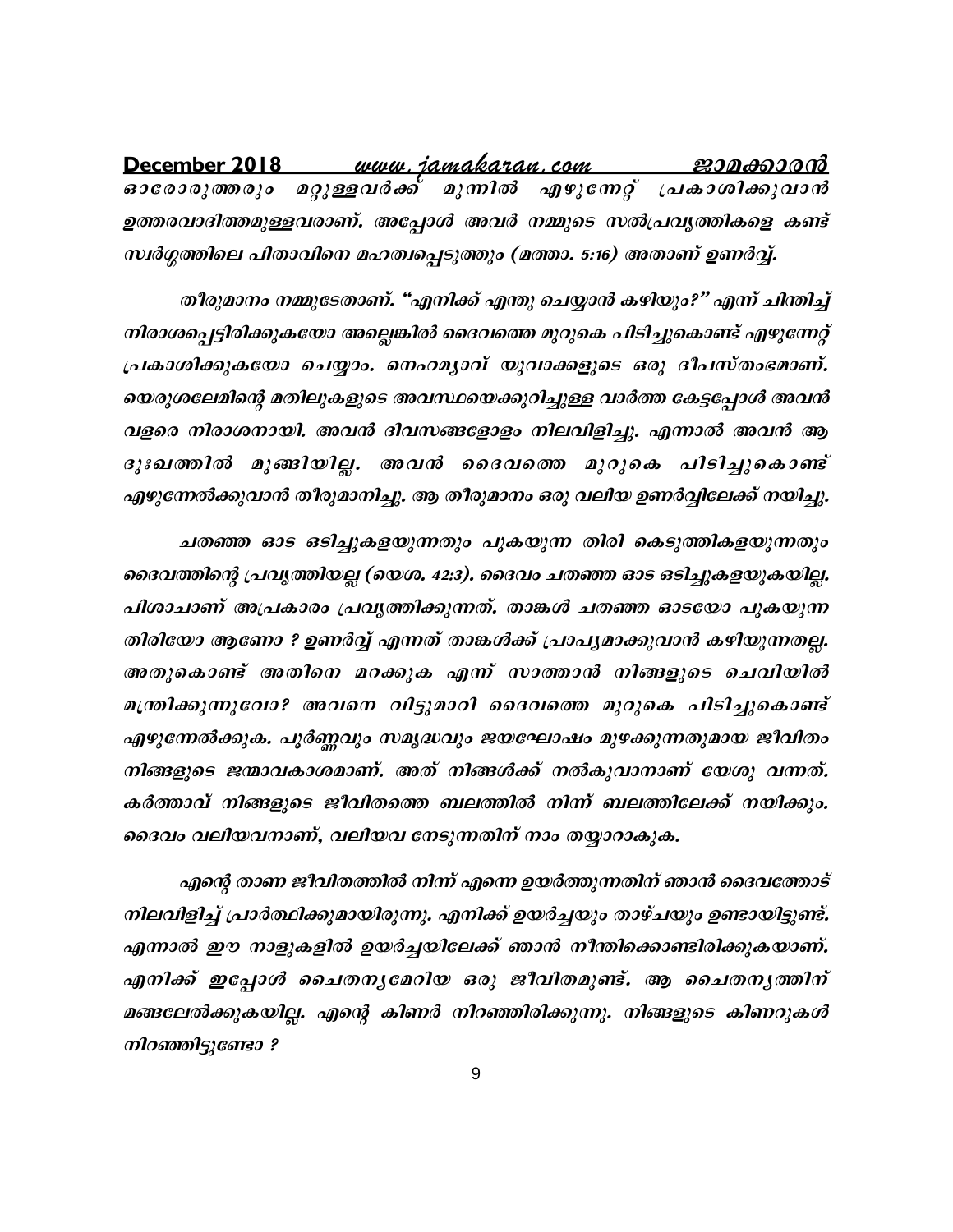# പീഡിപ്പിക്കപ്പെടുന്നവർ ഭാഗൃവാന്മാർ

ആർ. സ്റ്റാൻലി - (Founder - BYM)



പീഡനം ഒരു അസാധാരണ സംഭവമല്ല. രക്തസാക്ഷി ആദൃമേ ലോകത്തിലേക്ക് വന്നു. മതത്തിനു വേണ്ടി മരണപ്പെട്ട ആദ്യത്തെ മനുഷൃർ ! മിഷണറി ഗവേഷണത്തിന്റെ അന്താരാഷ്ട്ര മാസികയുടെ കണക്കനുസരിച്ച് 1997-ലെ രക്തസാക്ഷികളായ ക്രിസ്ത്യാനികളുടെ എണ്ണം 1.60,000 ആയിരുന്നു. അക്ഷാംശരേഖ 100 യ്ക്കും 400 യ്ക്കും ഇടയിലുള്ള രാജ്യങ്ങളിലായിരുന്നു ഇത്

സംഭവിച്ചത്. സുവിശേഷം എത്തിയിട്ടില്ലാത്ത പ്രദേശങ്ങളിൽ 97% വും ഈ പ്രദേശങ്ങളിലാണ്. ഈ പ്രദേശങ്ങളിലെ മിക്ക രാജ്യങ്ങളിലും സുവിശേഷത്തിന്റെ വാതിലുകൾ അടയ്ക്കപ്പെട്ടിരിക്കുകയാണ്. അഫ്ഗാനിസ്ഥാൻ, ബംഗ്ലാദേശ്, ചൈന, ഇറാഖ്, ലാവോസ്, മൊറോക്കൊ, വടക്കൻ കൊറിയ, പാക്കിസ്ഥാൻ, സൗദി അറേബ്യ, തുർക്കി, യുണൈറ്റഡ് അറബ് എമിറേറ്റ്സ്, വിയറ്റ്നാം എന്നീ രാജ്യങ്ങൾ ഈ പ്രദേശങ്ങളിൽ ഉൾപ്പെടുന്നു.

ഇന്ത്യയിൽ ഒരു വൃക്തിക്ക് ഏതു മതത്തിലും വിശ്വസിക്കുന്നതിനും, പ്രചരിപ്പിക്കുന്നതിനുമുള്ള മതസ്വാതന്ത്ര്യം ഉണ്ടെങ്കിലും അടുത്ത കാലത്തായി നടന്ന ചില സംഭവങ്ങൾ ഈ ഉപഭൂഖണ്ഡത്തിൽ ക്രിസ്തുവിന്റെ സുവിശേഷത്തിനെതിരെ വ്യാപകമായ എതിർപ്പുകൾ ഉണ്ടെന്ന സംശയം ബലപ്പെടുത്തുന്നു. നമ്മുടെ രാജ്യത്തിന്റെ വികസനത്തിനും വേണ്ടിയും ജനങ്ങളുടെ ബോധോദയത്തിനു വേണ്ടിയും ക്രിസ്തുവിന്റെ സന്ദേശം ചെയ്ത കാര്യം നമ്മുടെ രാജ്യത്തിലെ ഒരു വിഭാഗം ജനത മറന്നു പോകുന്ന കാര്യം ഖേദകരമാണ്. ഇന്ത്യയുടെ പ്രഥമ രാഷ്ട്രപതിയായിരുന്ന ഡോ. രാജേന്ദ്രപ്രസാദ് ഇപ്രകാരം നിരീക്ഷിച്ചു. "ക്രിസ്തൃൻ മിഷണറിമാർ ഗോത്രവർഗ്ഗക്കാരുടെ ഇടയിൽ സേവനമനുഷ്ഠിക്കുകയും വലിയ തൃാഗത്തോടെ വിദ്യാഭ്യാസം പ്രചരിപ്പിക്കുകയും അവരുടെ ജീവിത സാഹചര്യങ്ങൾ മെച്ചപ്പെടുത്തുന്നതിന് കഠിനമായി പ്രയത്നിക്കുകയും ചെയ്തു".

പീഡനത്തിനുള്ള നാലു സാധാരണ കാരണങ്ങൽ ചുവടെ സൂചിപ്പിക്കുന്നു.

1. മതപരമായ കാരണങ്ങൾ : മറ്റു മതങ്ങളുടെ അടിസ്ഥാന തത്വങ്ങളിൽ അടിയുറച്ച് നിൽക്കുന്നവർ ക്രിസ്തുവിന്റെ സുവിശേഷത്തെ ചെറുക്കുന്നു. നിതൃരക്ഷയ്ക്കുള്ള ഏക വഴി ക്രിസ്തുവാണെന്ന് ഘോഷിക്കുകയും ക്രിസ്തുവിൽ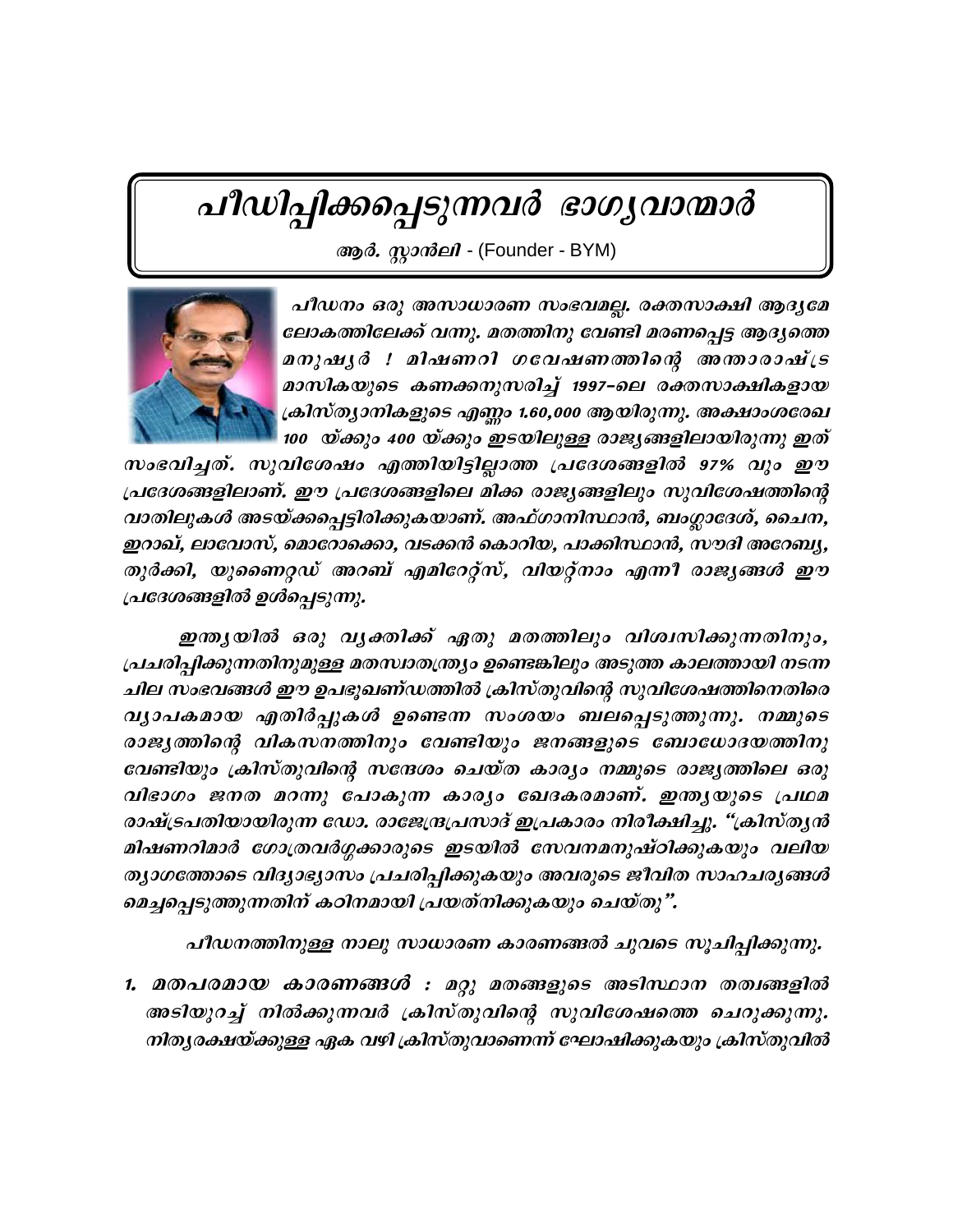ecember 2018 *— www.jamakaran.com — ജാമക്കാരൻ*<br>വിശ്വസിക്കുവാൻ പ്രേരിപ്പിക്കുകയും ചെയ്യുന്ന ക്രിസ്ത്യാനികളെ അവർ December 2018 ആക്രമിക്കുന്നു. നവീകരണ കാലഘട്ടത്ത് റോമൻ കത്തോലിക്ക സഭ കഠിനമായി പീഡിപ്പിച്ച ബൈബിൾ വിശ്വാസികൾ ഈ വിഭാഗത്തിൽ ഉൾപ്പെടുന്നു.

- 2. രാഷ്ട്രീയ കാരണങ്ങൾ : ചില ക്രിസ്തീയ പ്രവൃത്തികൾ വഞ്ചനയായോ അവിശ്വസ്തതയായോ ചിത്രീകരിക്കപ്പെട്ടിട്ടുണ്ട്. അവരുടെ ഉൾക്കാഴ്ചയ്ക്കും ബൈബിൾ തത്വങ്ങൾക്കും വിപരീതമായ ഒരു സിവിൽ നിയമത്തെ എതിർക്കുമ്പോഴാണ് ഇപ്രകാരമുള്ള സാഹചര്യം ഉണ്ടാക്കുന്നത്. എബ്രായ സൂതി കർമ്മിണികൾ ആൺകുഞ്ഞുങ്ങളെ കൊല്ലുന്നത് നിരസിച്ചതും ഹനന്യാ, അസറിയ എന്നിവർ സ്ഥർണ്ണ വിഗ്രഹത്തെ നമസ്ക്കരിക്കാതിരുന്നതും ഉദാഹരണങ്ങളാണ്.
- 3. വർഗ്ഗീയമായ കാരണങ്ങൾ : ഹിറ്റ്ലറുടെ യഹൂദവിരുദ്ധ മനോഭാവം ആയിരക്കണക്കിന് യഹൂദന്മാരെ കൊന്നൊടുക്കുവാൻ ഇടയാക്കി.
- 4. ആശയപരമായ കാരണങ്ങൾ : ചരിത്രാരംഭം മുതൽ തന്നെ സേച്ചാധിപതൃ ഭരണകൂടങ്ങൾ ക്രിസ്തീയ വിശ്വാസത്തിന് വിരുദ്ധമായ തത്വങ്ങൾ ആവിഷ്ക്കരിച്ചു. കമ്മ്യൂണിസം അവയിൽ ഒരു ഉദാഹരണമാണ്.

പീഡനം ദൈവത്തിന് ഒരു ആശ്ചര്യമല്ല. അത് നമുക്കും ഒരു ആശ്ചര്യമല്ല. യേശു തന്റെ ക്രൂശ് ചുമന്നുകൊണ്ട് ഗോൽഗോഥയിലേക്ക് പോകുമ്പോൾ നിലവിളിക്കുകയും വിലപിക്കുകയും ചെയ്ത സ്ത്രീകളെ നോക്കി ഇപ്രകാരം പറഞ്ഞു: "യേരുശലോ പുത്രിമാരെ, എന്നെ ചൊല്ലി കരയേണ്ടാ, നിങ്ങളെയും നിങ്ങളുടെ മക്കളെയും ചൊല്ലി കരവിൻ.... പച്ചമരത്തോട് ഇങ്ങനെ ചെയ്താൽ ഉണങ്ങിയതിന് എന്തു ഭവിക്കും ?" (ലൂക്കൊ. 23:26–31). യേശു തന്റെ ശിഷ്യന്മാരോടും ഇപ്രകാരം പറഞ്ഞിരുന്നു, "ലോകം നിങ്ങളെ പകയ്ക്കുന്നു എങ്കിൽ അത് നിങ്ങൾക്ക് മുമ്പേ എന്നെ പകച്ചിരിക്കുന്നു.. ദാസൻ യജമാനനെക്കാൾ വലിയവനല്ല എന്ന് ഞാൻ നിങ്ങളോട് പറഞ്ഞ വാക്ക് ഓർപ്പിൻ. അവർ എന്നെ ഉപദ്രവിച്ചു എങ്കിൽ നിങ്ങളെയും ഉപദ്രവിക്കും" (യോഹ. 15:18, 20). പൗലോസ് ഉപദ്രവങ്ങൾ എങ്ങനെ സഹിച്ചു എന്ന് തിമൊഥെയോസിനോട് വിവരിച്ചതിനു ശേഷം ഇപ്രകാരം ഉപസംഗ്രഹിച്ചു, "ക്രിസ്തുയേശുവിൻ ഭക്തിയോടെ ജീവിപ്പാൻ മനസ്സുള്ളവർക്ക് എല്ലാം ഉപദ്രവം ഉണ്ടാകും (2 തിമൊ. 3:10–12). കാര്യങ്ങളെല്ലാം "മേൽക്കുമേൽ ദോഷത്തിൽ മുതിർന്നു വരും" എന്നും പൗലോസ് പ്രവചിച്ചു. (വാ. 13) നാം പീഡിപ്പിക്കപ്പെട്ടില്ലെങ്കിൽ മാത്രമേ ഫ്ളാവൽ ഇപ്രകാരം ആശ്ചര്യപ്പെടേണ്ടതുള്ളൂ! ജോൺ  $6\mu\omega$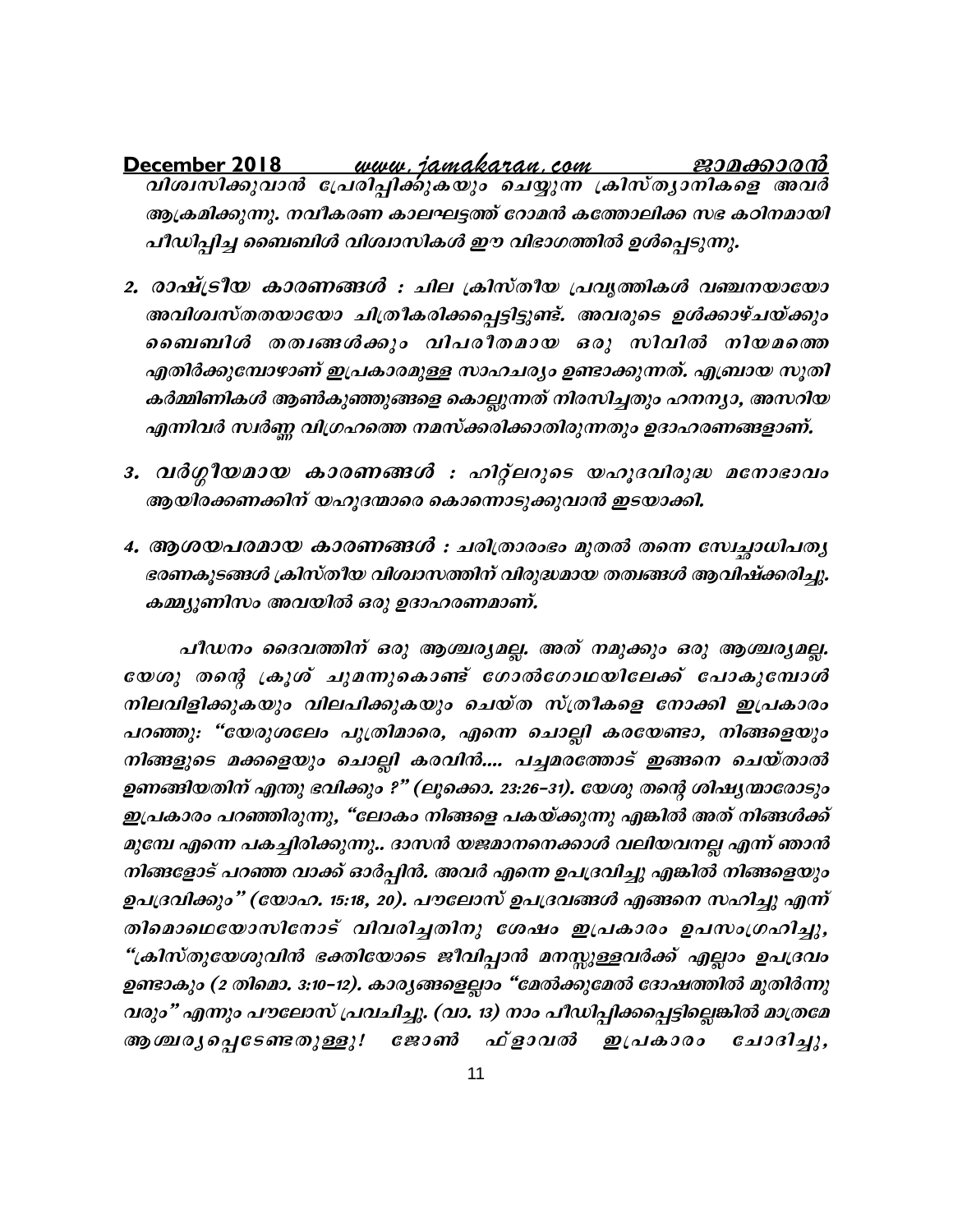<u>December 2018 </u> പീഡിപ്പിക്കപ്പെട്ടവൻ ആര് ? ലോകം ഇപ്പോഴും അതുതന്നെ!"

അടിസ്ഥാനപരമായി ദൈവം ഒരു പരമാധികാരിയാണ് എന്ന വസ്തുത നാം മറക്കാൻ പാടില്ല. ക്രിസ്തു രാജാധിരാജാവും ദേവാധിദേവനുമാണ്. കർത്താവിന്റെ അറിവും അനുവാദവും ഇല്ലാതെ തന്റെ ജനത്തിന് ഒന്നും സംഭവിക്കുകയില്ല. നമ്മുടെ തലയിലെ മുടികൾ പോലും എണ്ണപ്പെട്ടിരിക്കുന്നു (മത്താ. 10 :30). ദൈവം നമ്മെ അവന്റെ ഉള്ളം കൈയ്യിൽ വരച്ചിരിക്കുന്നു. (യെശ. 49:16). ദൈവത്തെ സ്നേഹിക്കുന്നവർക്ക് – സകലവും – നല്ലതാകിലും തീയതാകിലും – നന്മയ്ക്കായി കൂടി വ്യാപിക്കുന്നു (റോമ. 8:28). നമുക്കെതിരെ വരുന്ന ദോഷങ്ങൾ സർവ്വശക്തൻ നമുക്ക് നന്മയായിട്ട് മാറ്റും. ദൈവം പീഡനം അനുവദിക്കുന്നതിന് രണ്ട് സുപ്രധാന കാരണങ്ങൾ ഉണ്ട്. ഒന്ന് സഭയ്ക്കു വേണ്ടിയും മറ്റൊന്ന് ലോകത്തിനു വേണ്ടിയും.

സഭയുടെ ശുദ്ധീകരണം 1.

പെന്തക്കോസ്തു നാളിൽ സഭയുടെ ജന്മം മുതൽ രക്ഷിക്കപ്പെടുന്ന പുരുഷന്മാരേയും സ്ത്രീകളേയും മാത്രമാണ് സഭയോടു ചേർക്കുന്നത് (അപ്പൊ. പ്ര. 2:47). എന്നാൽ, കാലക്രമേണ വിവിധ കാരണങ്ങളാൽ ജനങ്ങൾ ക്രിസ്തുമതം സ്ഥീകരിച്ചു. അതിന്റെ ഭയാനകമായ ഫലം എന്നത്, ഇന്നത്തെ ക്രിസ്തീയ സഭകളിൽ രക്ഷിക്കപ്പെടാത്തവരുടെ എണ്ണം രക്ഷിക്കപ്പെട്ടവരുടെ എണ്ണത്തേക്കാൾ അധികമായിരിക്കുന്നു.

പിശാച് സഭയെ രണ്ടു രീതികളിലൂടെ ആക്രമിക്കുന്നു – ഒന്ന ഉള്ളിലല്ലാതെ ഒരു ശത്രുവായും മറ്റേത് ഉള്ളിൽ നിന്ന് ഒരു സ്നേഹിതനായും, അവൻ തന്റെ തന്ത്രങ്ങളെ പ്രതിലോമമാക്കുന്നു. രണ്ടാമത്തെ രീതി ആദൃത്തേതിനെക്കാൾ ഭയാനകമാണ്. കോൺസ്റ്റന്റയിൽ ചക്രവർത്തി ക്രിസ്തുമതത്തെ റോമിന്റെ ഔദ്യോഗിക മതമായി അംഗീകരിച്ചപ്പോൾ സഭയെ ഭരണകൂടവുമായി ബന്ധപ്പെടുത്തി. അനേകർ ക്രിസ്ത്യാനികളായത് രക്ഷയെക്കുറിച്ച് ബോധവാന്മാരായതുകൊണ്ടല്ല. മറിച്ച് സാഹചര്യം കൊണ്ടാണ്. നാമധേയവാദവും രൂപഭദ്രതവാദവും ഒഴിച്ചു കൂടാനാവാത്തവയാണ്. ഒരു ഭീകരൻ നിറതോക്കുമായി ഒരു ഞായറാഴ്ചത്തെ ആരാധനയിൽ കടന്നു വന്നു സ്ഥർഗ്ഗത്തിലേക്കുള്ള ഏക വഴി ക്രിസ്തുവെന്ന് പറയുന്നവരെ ഇപ്പോൾ വെടിവച്ചു കൊല്ലുമെന്ന് ഭീഷണിപ്പെടുത്തിയാൽ -യഥാർത്ഥത്തിൽ എത്ര പേർ തങ്ങളുടെ വിശ്വാസത്തിൽ ഉറച്ചു നിൽക്കും ? നാമധേയ ക്രിസ്ത്യാനികൾക്കും പിന്മാറ്റക്കാർക്കുമുള്ള ദൈവത്തിന്റെ വെല്ലുവിളിയാണ്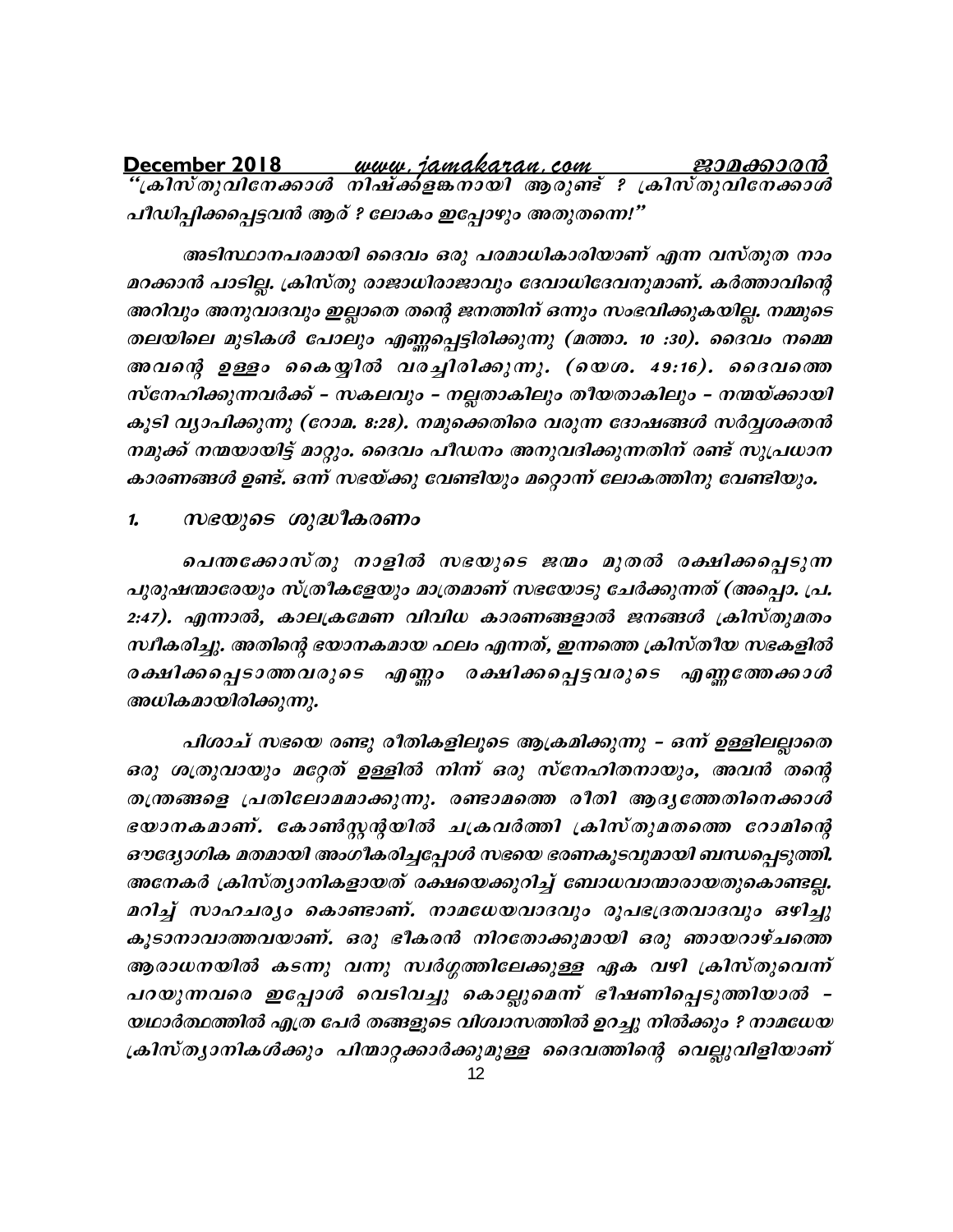ദൈവമെങ്കിൽ അവനെ അനുഗമിപ്പിൻ ബാൽ എങ്കിലോ അവനെ അനുഗമിപ്പിൻ എന്നു പറഞ്ഞു'' (1 രാജാ. 18:21). എല്ലാ റോഡുകളും റോമിലേക്കാണ് എന്നു വിശ്വസിക്കുന്നവരുടെ എണ്ണം വർദ്ധിച്ചു വരുന്നതിനാൽ സഭ ക്ഷയിക്കുന്നു.

ക്രിസ്തു സഭയെ വെടിപ്പാക്കി വിശുദ്ധീകരിക്കേണ്ടതിന്, "കറ, ചുളുക്കം മുതലായത് ഒന്നും ഇല്ലാതെ സഭയെ ശുദ്ധയും നിഷ്ക്കളങ്കയുമായി തനിക്ക് തന്നെ തേജസ്സോടെ മുൻനിറുത്തേണ്ടതിനും തന്നെത്താൻ അവൾക്ക് വേണ്ടി ഏൽപ്പിച്ചുകൊടുത്തു (ഏഫെ. 5:25–27). പീഡനത്തിൻറെ തീയിലുള്ള ശോധന പൊന്നിനെക്കാൾ വിലയേറിയതും വിശ്വാസത്തെ ശുദ്ധീകരിക്കുന്നതുമാണ് (1 പത്രോ. 1:6, 7). യോഹന്നാൻ സ്നാപകൻ ക്രിസ്തുവിന്റെ ശുശ്രൂഷകളിൽ ഒന്ന് ഇപ്രകാരം ചിത്രീകരിക്കുന്നു : "വീശുമുറം അവന്റെ കൈയിൽ ഉണ്ട്; അവൻ കളത്തെ മുറ്റും വെടിപ്പാക്കി കോതമ്പുകളപ്പുരയിൽ കൂട്ടി വയ്ക്കുകയും പതിർ കെടാത്ത തീയിൽ ഇട്ടു ചുട്ടുകളയുകയും ചെയ്യും" (മത്താ. 3:12)

പീഡന കാലഘട്ടത്ത് വിശ്വാസികൾ പ്രാർത്ഥനയിലും, ആരാധനയിലും, വേദപുസ്തക ധ്യാനത്തിലും കൂടുതൽ ബലപ്പെട്ടിരുന്നു എന്നു സഭാചരിത്രം വ്യക്തമാക്കുന്നു. ക്രിസ്തുവിന്റെ വാക്കുകൾ ലവോദികൃ സഭയ്ക്ക് ജാഗ്രതയുളവാക്കി: "എനിക്കു പ്രിയമുള്ളവരെയൊക്കെയും ഞാൻ ശാസിക്കയും ശിക്ഷിക്കയും ചെയ്യുന്നു" (വെളി. 3:19).

ക്രിസ്ത്യാനികളുടെ ഇടയിലുള്ള അനൈക്യം നടുക്കുന്ന ഒരു ആക്ഷേപമാണ്. പീഡനത്തിന്റെ കൊടുങ്കാറ്റ് സഭയ്ക്കെതിരെ ആഞ്ഞുവീശുമ്പോൾ, ശുശ്രൂഷകരും സഭാംഗങ്ങളും അവർ അന്യോന്യം ശത്രുക്കളല്ല ക്രിസ്തുവിരോധികളാണ് യഥാർത്ഥ ശത്രുക്കൾ എന്നു തിരിച്ചറിയും. എഫെസ്യർ 4:4–6 വരെ രേഖപ്പെടുത്തിയിട്ടുള്ള ഏഴു ഒന്നുകളിൽ "കർത്താവ് ഒന്ന്, പിതാവ് ഒന്" ഇവയുടെ കൂടെ "ശത്രു ഒന്ന് !" എന്നും ചേർക്കുന്നു. തത്വങ്ങളിലും പ്രവൃത്തികളിലുമുള്ള ചില വൃത്യാസങ്ങൾ കൂടാതെ ലോകത്തിന്റെ മുമ്പിൽ എന്തുകൊണ്ട് ഒന്നായി നിൽക്കണം എന്നതിന്റെ പ്രാധാന്യം ഇവിടെ വൃക്തമാകുന്നു.

1999–ൽ ഗുജറാത്തിൽ സഭാകെട്ടിടങ്ങൾ അഗ്നിക്കിരയാക്കിയ സംഭവം 74–ാം സങ്കീർത്തനത്തിലെ പ്രാർത്ഥന നമ്മുടെ മനസ്സിൽ കൊണ്ടെത്തിക്കുന്നു. "ദൈവമേ, നീ ഞങ്ങളെ സദാകാലത്തേക്കും തള്ളിക്കളഞ്ഞത് എന്ത് ? ..... ശത്രു വിശുദ്ധ മന്ദിരത്തിൽ സകലവും നശിപ്പിച്ചിരിക്കുന്നു... ദേശത്തിൽ ദൈവത്തിന്റെ എല്ലാ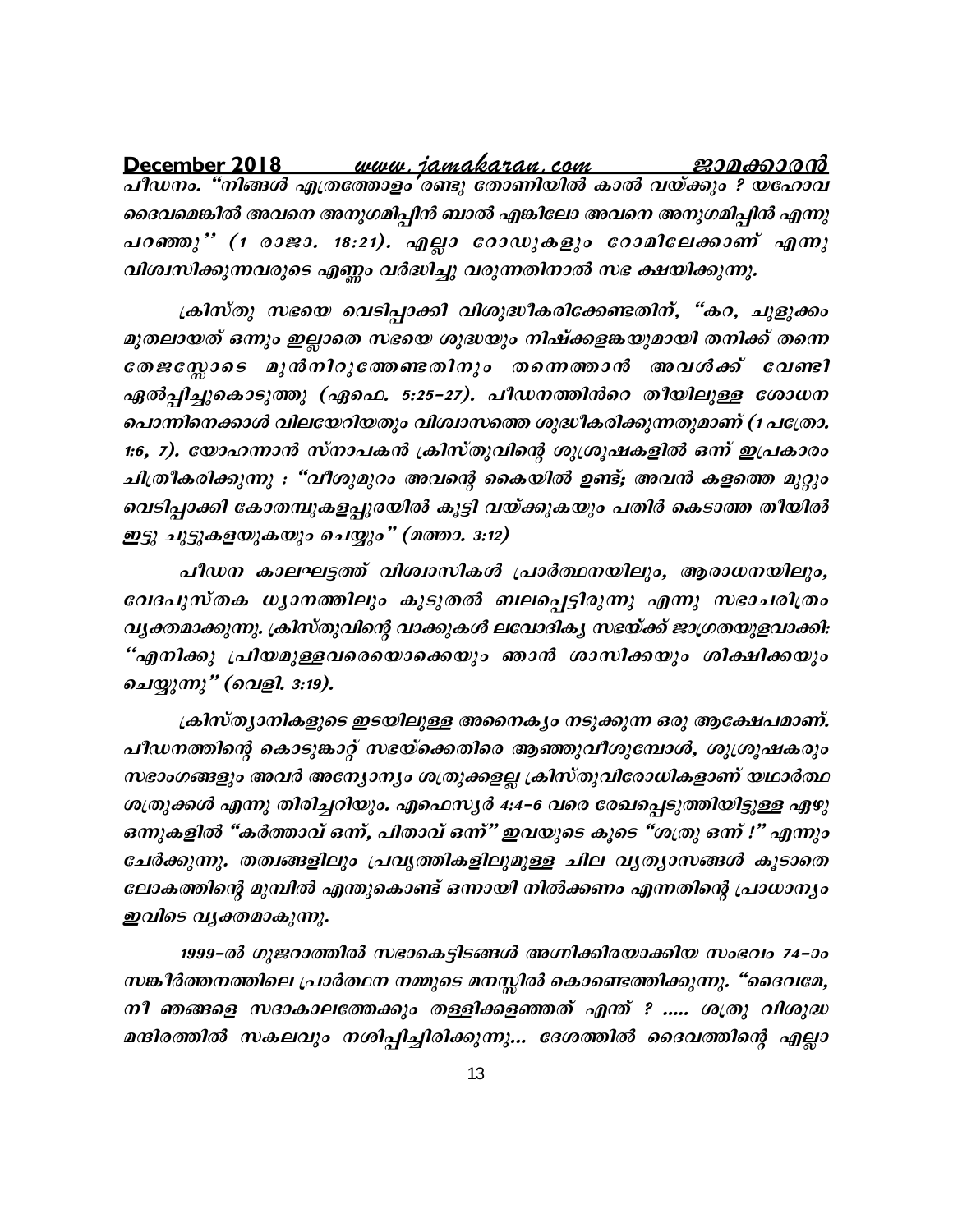**December 2018** www.jamakaran.com **Pma¡mc³** പള്ളികളെയും ചുട്ടു കളഞ്ഞു" (വാ. 1,3,8). ഈ സങ്കീർത്തനത്തിൽ ലജ്ജാകരമായ ഒരു കൂറ്റബോധമുണ്ട്. "ഞങ്ങൾ ഞങ്ങളുടെ അടയാളങ്ങളെ കാണുന്നില്ല" (വാ.9). <mark>December 2018 *… www. jamakaran.com … ജാമക്കാരൻ*<br>പള്ളികളെയും ചുട്ടു കളഞ്ഞു" (വാ. 1,3,8). ഈ സങ്കീർത്തനത്തിൽ ലജ്ജാകരമായ<br>ഒരു കുറ്റബോധമുണ്ട്. "ഞങ്ങൾ ഞങ്ങളുടെ അടയാളങ്ങളെ കാണുന്നില്ല" (വാ.9).<br>ഇന്ത്യയിലെ ഇന്നത്തെ സഭയെ വിചാരിച്ച</mark> രോഗശാന്തി ക്രൂസേഡുകൾ കൂടാതെ നമ്മുടെ പ്രദേശങ്ങളിൽ സൗഖ്യമായ ഒരു വൃക്തിയുടെ സാക്ഷ്യം ഉയർത്തിപ്പിടിക്കുകയും ചെയ്യേണ്ടതാണ് ! പീഡന മുഖത്ത് അത്ഭുതങ്ങൾക്കും അടയാളങ്ങൾക്കും വേണ്ടി ആദിമ സഭ പ്രാർത്ഥിച്ചത് ശത്രുക്കളെ നിശബ്ദരാക്കുന്നതിനു വേണ്ടിയായിരുന്നു (അപ്പൊ. പ്ര. 4:29, 30). വൃക്തിപരമായ അനുഗ്രഹങ്ങളെ സംബന്ധിച്ച് മുൻകൂട്ടി പ്രവചിക്കുന്ന നിരവധി പ്രവാചകരുണ്ട്. വൃക്തിയുടെ സാക്ഷ്യാ ഉയരത്തിപ്പിടിക്കുകയുാ ചെയ്യേണ്ടതാണ് ! പിഡന മൂഖത്ത<br>അത്ഭുതങ്ങൾക്കും അടയാളങ്ങൾക്കും വേണ്ടി ആദിമ സഭ പ്രാർത്ഥിച്ചത് ശത്രുക്കളെ<br>നിശബ്ദരാക്കുന്നതിനു വേണ്ടിയായിരുന്നു (അപ്പൊ. പ്ര. 4:29, 30). വൃക്തിപരമായ<br>അനുഗ്ര രാജാക്കന്മാരെയും ഭരണാധിപന്മാരെയും അഭിമുഖീകരിക്കുവാൻ കഴിവുള്ള ഒരു പ്രവാചകനും ഇല്ലയോ ? "ദൈവമേ, വൈരി എത്രത്തോളം നിന്ദിക്കും?" (സങ്കീ. 74 :10).

### 2. *M*) വിശേഷ ഘോഷണം

പകനും ഇല്ലയോ ? "ദൈവമേ, വൈരി എത്രത്തോളം നിന്ദിക്കും?" (സങ്കീ. 74<br>സുവിശേഷ ഘോഷണം<br>ക്രിസ്തുവിന്റെ സ്വർഗ്ഗാരോഹണ സമയത്തുള്ള തന്റെ വാക്കുകൾ<br>കാരനായ ലൂക്കോസ് പ്രവൃത്തികൾ 1:8 ൽ രേഖപ്പെടുത്തിയിരിക്കുന്നു.<br>രുദ്ധാത്മാവ് നിങ്ങ :10).<br>2. സുവിശേഷ ഘോഷണം<br>എിത്രകാരനായ ലുക്കോസ് പ്രവൃത്തികൾ 1:8 ൽ രേഖപ്പെടുത്തിയിരിക്കുന്നു.<br>"പരിശുദ്ധാത്മാവ് നിങ്ങളുടെ മേൽ വരുമ്പോൾ നിങ്ങൾ ശക്തി ലഭിച്ചിട്ടു... ഭൂമിയുടെ<br>ആത്തോളം എന്റെ സാക്ഷികൾ ആകും." 'സാക്ഷി' എന്ന വാക്കിന് ഗ് "പരിശുദ്ധാത്മാവ് നിങ്ങളുടെ മേൽ വരുമ്പോൾ നിങ്ങൾ ശക്തി ലഭിച്ചിട്ടു... ഭൂമിയുടെ അറ്റത്തോളം എന്റെ സാക്ഷികൾ ആകും." 'സാക്ഷി' എന്ന വാക്കിന് ഗ്രീക്കിൽ ്രക്സ് രുവ്വന്റെ സ്ഥര്ഗ്ഗാരോഹണ സമയ്ത്തുള്ള തന്റെ വാക്കുക്കാ<br>ചരിത്രകാരനായ ലൂക്കോസ് പ്രവൃത്തികൾ 1:8 ൽ രേഖപ്പെടുത്തിയിരിക്കുന്നു.<br>"പരിശുദ്ധാത്മാവ് നിങ്ങളുടെ മേൽ വരുമ്പോൾ നിങ്ങൾ ശക്തി ലഭിച്ചിട്ടു... ഭൂമിയുടെ<br>അറ്റത്തോളം എന്റെ പരിശുദ്ധാത്മാവിനാൽ അഭിഷേകം ചെയ്തത് യെരുശലേമിൽ നിന്നും ലോകത്തിന്റെ വിവിധ ഭാഗങ്ങളിലേക്ക് ധൈരൃത്തോടെ സാക്ഷികളാകുന്നതിനു വേണ്ടിയാണ്. എന്നാൽ സഭയുടെ പെട്ടെന്നുള്ള വളർച്ചയെ കണ്ട് ശിഷ്യന്മാർ യെരുശലേമിൽ തന്നെ  $\langle n|m \rangle$  ((പവൃ. 2:46, 47). അവരെ പുറത്തു കൊണ്ടു പോകുന്നതിനുള്ള ദൈവത്തിന്റെ ഏകവഴി പീഡനമായിരുന്നു. (പ്രവൃത്തികൾ  $s$ :1,) "അന്നും യെരുശലേമിലെ സഭയ്ക്ക് ഒരു വലിയ ഉപദ്രവം നേരിട്ടു; അപ്പൊസ്തലന്മാർ ഒഴികെ എല്ലാവരും യെഹൂദ്യ, ശമര്യ ദേശങ്ങളിൽ ചിതറിപ്പോയി. പ്രവൃത്തികൾ 1:8-ൽ സൂചിപ്പിച്ചിരിക്കുന്ന ദൈവത്തിന്റെ<br>പദ്ധതി സഭ എപ്പോഴൊക്കെ മറക്കുന്നുവോ, അപ്പോഴെല്ലാം ദൈവം പ്രവൃത്തികൾ 8:1<br>-ാം വാക്യം ഓർമ്മപ്പെടുത്തും/<br>സുവിശേഷീകരണത്തിൽ തൊഴിൽ രഹിതരാണ്. ചില സഭകൾ തൊഴിൽ പദ്ധതി സഭ എപ്പോഴൊക്കെ മറക്കുന്നുവോ, അപ്പോഴെല്ലാം ദൈവം പ്രവൃത്തികൾ 8:1 -ാം വാകൃം ഓർമ്മപ്പെടുത്തും!

സുവിശേഷീകരണത്തിൽ തൊഴിൽ രഹിതരാണ്. ചില സഭകൾ തൊഴിൽ രഹിതരുടെ -ാം വാക്യം ഓർമ്മപ്പെടുത്തും!<br>യഥാർത്ഥത്തിൽ സഭയുടെ മാനവ വിഭവശേഷിയുടെ 99% വും<br>സുവിശേഷീകരണത്തിൽ തൊഴിൽ രഹിതരാണ്. ചില സഭകൾ തൊഴിൽ രഹിതരുടെ<br>കേവലം കൂട്ടം മാത്രം. "ആരും ഞങ്ങളെ വിളിച്ചില്ല" എന്ന മനോഭാവമാണ്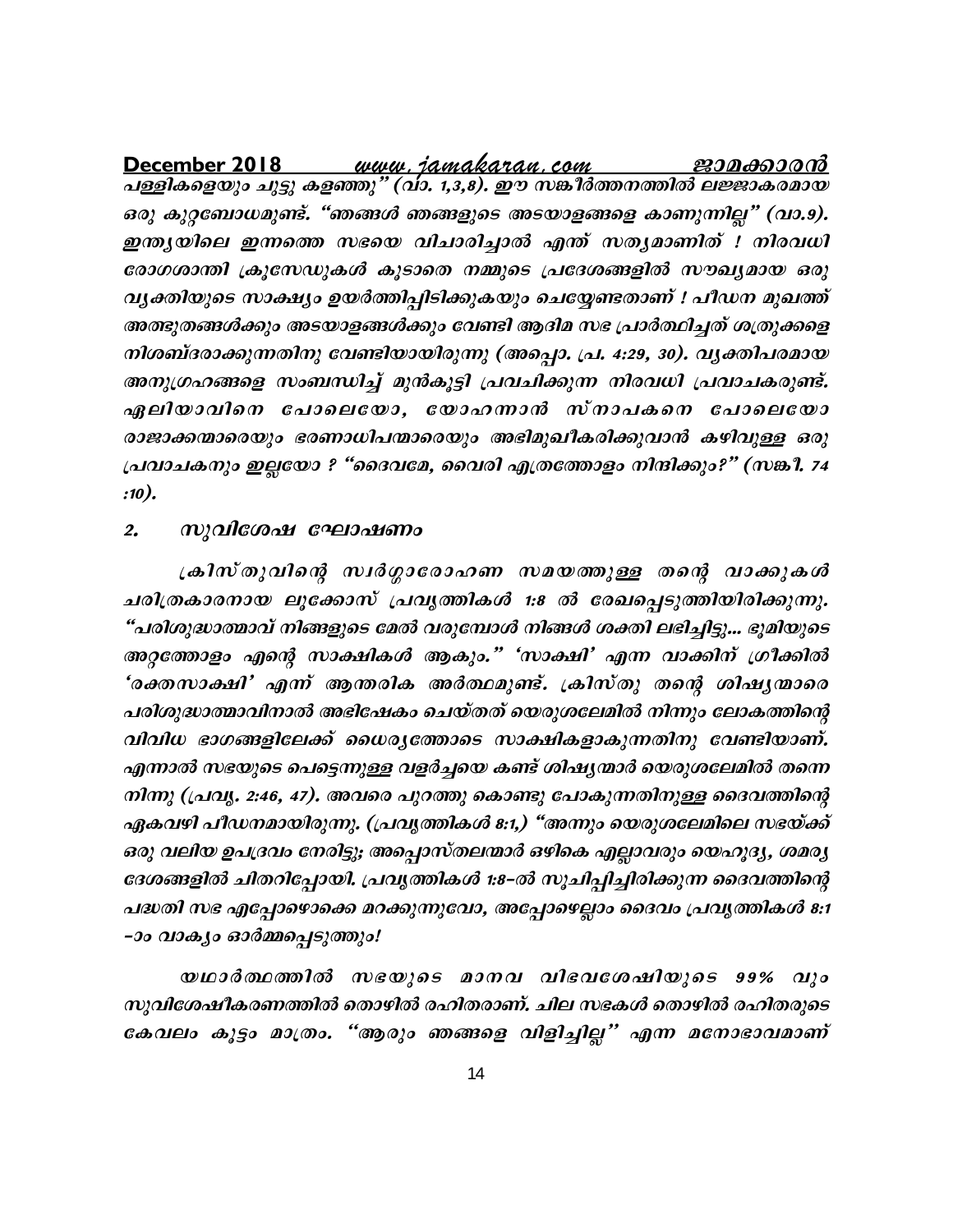സുവിശേഷിച്ചും കൊണ്ട് അവിടവിടെ സഞ്ചരിച്ചു" (പ്രവൃ 8:4). ഉപ്പിന്റെ കുപ്പി കുലുക്കിയില്ലെങ്കിൽ ഉപ്പു കൊണ്ട് എന്തു പ്രയോജനം?

യഥാക്രമം 2.7%, 2.2%, 1.7% എന്നിങ്ങനെ വളർച്ച നിരക്കുള്ള മുസ്ലീംങ്ങൾ, ഹിന്ദുക്കൾ, ബുദ്ധമതക്കാർ എന്നിവരെ താരതമ്യം ചെയ്യുമ്പോൾ 6.9% വളർച്ചാ നിരക്കുള്ള ക്രിസ്തുമതമാണ് ലോകത്തിൽ ഏറ്റവും വേഗത്തിൽ വളരുന്ന മതം. ഈ മാറ്റം വീക്ഷിച്ചുകൊണ്ട് സുവിശേഷത്തിന്റെ ശത്രുക്കൾക്ക് നിശബ്ദരായിരിക്കുവാൻ കഴിയുകയില്ല. "ഈ പാറമേൽ ഞാൻ എന്റെ സഭയെ പണിയും; പാതാളഗോപുരങ്ങൾ അതിനെ ജയിക്കയില്ല!" (മത്താ. 16:18). എന്നു ക്രിസ്തുവിന്റെ വാക്കുകളിൽ നിന്നാണ് 'സഭ' എന്ന പദം ആദ്യമായി ഉച്ചരിക്കപ്പെട്ടത്. സഭയെ ആക്രമിക്കുന്നത് പിശാച് പ്രതിരോധിക്കുന്നതാണ്. പീഡനം എപ്പോഴും ഒരു പ്രതികർമ്മമാണ് അപ്പൊസ്തലന്മാരെ കുറിച്ച് ഒന്നാം നൂറ്റാണ്ടിലെ സുവിശേഷവിരോധികൾ ഇപ്രകാരം പറഞ്ഞു, "എങ്കിലും അത് ജനത്തിൽ അധികം പരക്കാതിരിപ്പാൻ അവർ യാതൊരു മനുഷ്യരോടും ഈ നാമത്തിൽ ഇനി സംസാരിക്കരുതെന്നു നാം അവരെ തർജ്ജനം ചെയ്യേണം" (പ്രവ്യ. 4:17)

രക്തസാക്ഷികളുടെ രക്തം സഭയുടെ വിത്താണ്. വേദപുസ്തക നിരൂപകനായ മാത്യു ഹെന്റി നമ്മോട് ഇപ്രകാരം പറയുന്നു, "ഒരു വ്യക്തിയുടെ ചാരത്തിൽ നിന്ന് നിരവധി വിശ്വസ്ത ശുശ്രൂഷകരെ ദൈവം എഴുന്നേൽപ്പിക്കുന്നു!" 1999 ജനുവരി 22–ാം തീയതി അർധരാത്രിയിൽ മിഷണറി ഗ്രഹാം സ്റ്റുവർട്ട് സ്റ്റെയിൻസ് (58), തന്റെ രണ്ടു പുത്രന്മാരായ ഫിലിപ്പ് (9), തിമൊത്തി (6) എന്നിവരുടെ രക്തസാക്ഷിത്വം ഒഡീഷയിൽ ധാരാളം ഫലം പുറപ്പെടുവിക്കുന്നതിനു വേണ്ടി നിലത്തു വീണ് ചത്ത ഗോതമ്പുമണിയാണ്. ഒഡീഷ സംസ്ഥാനത്ത് മത പരിവർത്തന വിരുദ്ധനിയമം നിലവിലുണ്ടായിട്ടും, ഒഡീഷയിലെ സഭയുടെ അസാമാന്യ വളർച്ച വലിയ ഒരു കൊയ്ത്താണ്. എ.ഡബ്ല്യൂ.ടോസ്സർ ഇങ്ങനെ എഴുതി, "മനുഷ്യന്റെ പീഡനത്തിന്റെ ജലത്താൽ ദൈവത്തിന്റെ അഗ്നിയെ തണുപ്പിക്കുവാൻ കഴിയുകയില്ല".

ശക്തിയുള്ള സഭയാണ് കേരളത്തിലും ഇന്ത്യയിലെ ഏറ്റവും തമിഴ്നാട്ടിലുമുള്ളത്., യേശുക്രിസ്തുവിന്റെ 12 ശിഷ്യന്മാരിലൊരാളായ തോമസ് അപ്പൊസ്തലൻ കേരളത്തിൽ ശുശ്രൂഷ ചെയ്യുകയും തമിഴ്നാട്ടിൽ വച്ച് കൊല്ലപ്പെടുകയും ചെയ്തു. ഈ രണ്ടു സംസ്ഥാനങ്ങളിൽ നിന്നും എത്ര മാത്രം യുവതീയുവാക്കളാണ് ഇന്ത്യയുടെ വിവിധ ഭാഗങ്ങളിൽ മിഷണറിമാരായി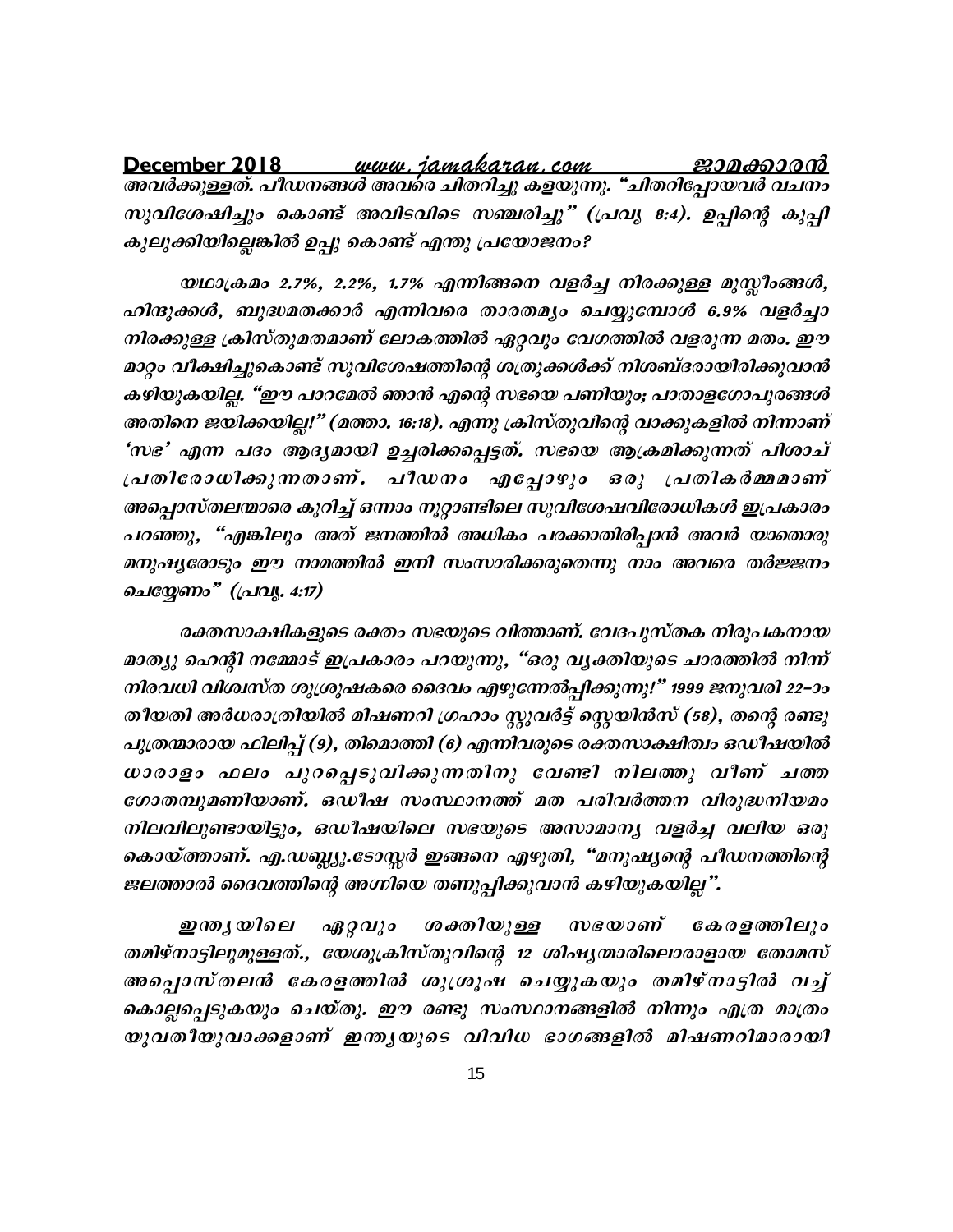എഴുതുന്നു, "സഹോദരന്മാരേ, എനിക്ക് ഭവിച്ചത് സുവിശേഷത്തിന്റെ അഭിവൃദ്ധിക്ക് കാരണമായിത്തീർന്നു എന്ന് നിങ്ങൾ അറിവാൻ ഞാൻ ഇഛിക്കുന്നു... സഹോദരന്മാർ മിക്കപേരും എന്റെ ബന്ധനങ്ങളാൽ കർത്താവിൽ ധൈര്യം പൂണ്ടു ദൈവത്തിന്റെ വചനം ഭയം കൂടാതെ പ്രസ്താവിപ്പാൻ അധികം തുനിയുകയും ചെയ്തിരിക്കുന്നു"  $(a$ Oleil. 1:12-14)

ഇന്ത്യയുടെ തെക്കൻ സംസ്ഥാനങ്ങളിൽ പീഡനം അതിന്റെ പൂർണ്ണ തോതിൽ കടന്നുവന്നിട്ടില്ല. ഉന്നതരായ പ്രസംഗികരും, സുവിശേഷകരും, നേതാക്കളും തെക്കൻ മേഖലയിൽ തന്നെ ചേർന്നു നിൽക്കന്നു. 1995-ൽ ചെന്നൈയിൽ സംഘടിപ്പിച്ച സഭാവികസനത്തിന്റെ രണ്ടാമത്തെ അഖിലേന്ത്യാ കോൺഗ്രസ്സിൽ ഉയർന്നു വന്ന തന്ത്രപ്രധാനമായ വിവരം എന്നത്, 90 ശതമാനം ക്രിസ്തീയ പ്രവർത്തകർ രാജ്യത്തിന്റെ ജനസംഖ്യയുടെ 22 ശതമാനം ജനത്തെ ലക്ഷ്യമിടുന്നു എങ്കിലും കേവലം 10 ശതമാനമാണ് ബാക്കിയുള്ള 78 ശതമാനം ജനത്തിന്റെ ഇടയിൽ പ്രവർത്തിക്കുന്നത്. സാധു സുന്ദർസിംഗ് ഇപ്രകാരം വീക്ഷിച്ചു, "തെക്കേ ഇന്ത്യയിലെ ക്രിസ്ത്യാനികൾ മന്തുരോഗത്താൽ വലയുന്നു. അവർ വടക്കേ ഇന്ത്യയിലേക്ക് ചലിക്കാതെ ഇന്തൃയ്ക്ക് പ്രതീക്ഷയില്ല" പ്രാർത്ഥിക്കുന്നതും നൽകുന്നതും പോകുന്നതിന് പകരമാവുകയില്ല. നമുക്ക് മനസ്സിലാകുന്ന ഒരേയൊരു ഭാഷയാണോ പീഡനം ?

എന്തുകൊണ്ട് ദൈവം പീഡനം അനുവദിക്കുന്നു എന്നതിന്റെ രണ്ടു പ്രധാന കാരണങ്ങൾ മനസ്സിലാക്കിക്കൊണ്ട് പീഡിപ്പിക്കപ്പെടുന്നവരോടുള്ള നമ്മുടെ രണ്ട് ഉത്തരവാദിത്വങ്ങളും നമുക്ക് ചിന്തിക്കാം.

പ്രാർത്ഥന  $\mathbf{1}$ 

പീഡിപ്പിക്കുന്നവർക്ക് വേണ്ടിയും പീഡിപ്പിക്കപ്പെടുന്നവർക്ക് വേണ്ടിയും പ്രാർത്ഥിക്കുവാൻ ബൈബിൾ നമ്മെ പഠിപ്പിക്കുന്നു.

#### പീഡിപ്പിക്കപ്പെടുന്നവർക്ക് വേണ്ടിയുള്ള പ്രാർത്ഥന എ)

ക്രിസ്തുവിൽ അടിയുറച്ച് വിശ്വസിക്കുന്ന ഒരു വൃക്തിക്ക് പീഡനത്തിന്റെയും നിരവധി ഭീഷണികളുടെയും മുഖത്ത് നിശ്ചലനായിരിക്കുവാൻ കഴിയുകയില്ല. പൗലോസ് എഫെസൃ സഭയിലെ നേതാക്കളോട് ഇപ്രകാരം സാക്ഷിച്ചു,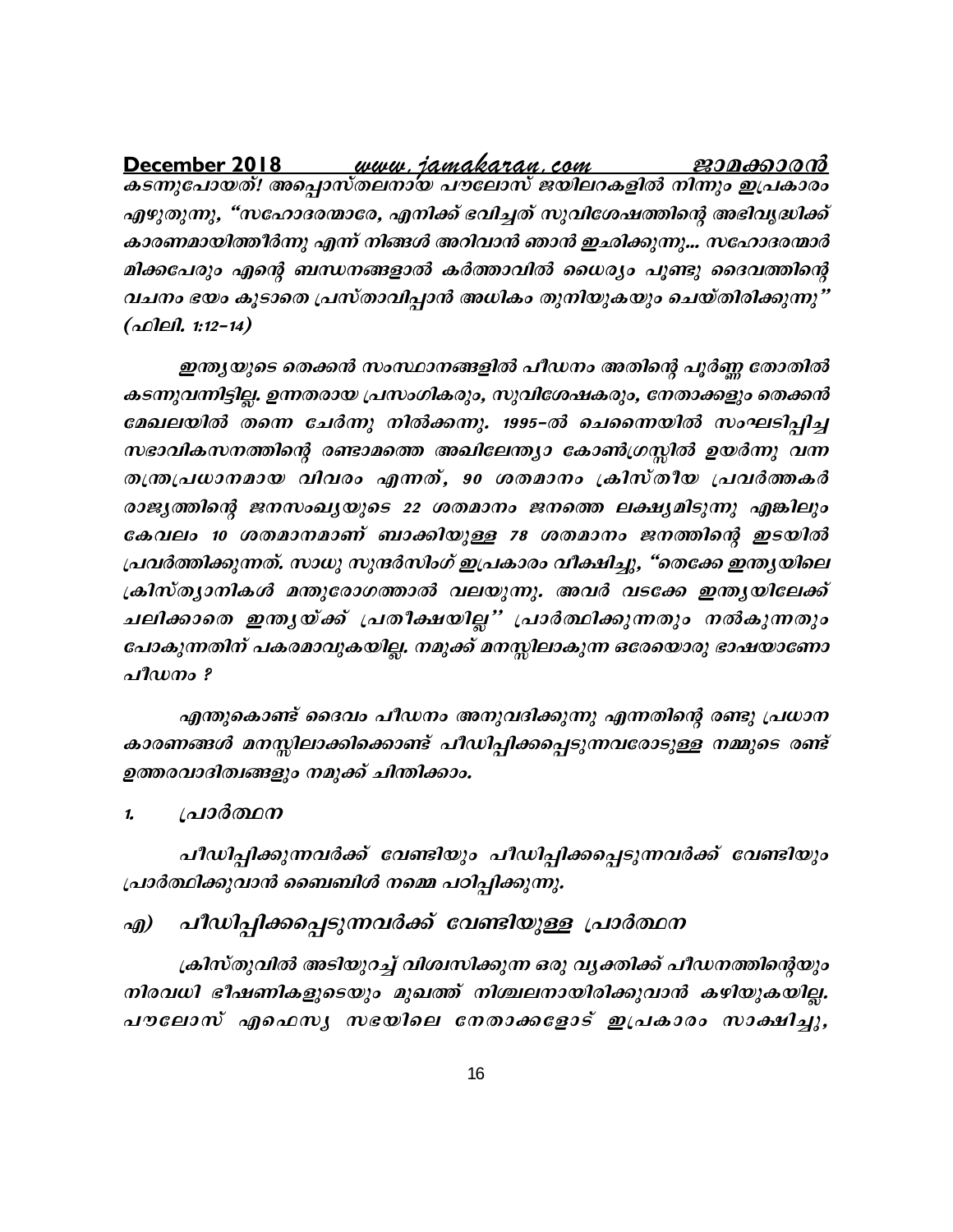December 2018 പ്രാഗത്ഭ്യത്തോടെ വചനം സംസാരിക്കേണ്ടതിന് പ്രാർത്ഥിക്കുവാൻ എഫെസ്യയിലെ വിശ്വാസികളോട് അപേക്ഷിക്കുന്നു (പ്രവൃ. 20:23, 24; എഫെ. 6:19, 20). പത്രോസ് കാരാഗ്രഹത്തിലായിരുന്നപ്പോൾ സഭ "ശ്രദ്ധയോടെ പ്രാർത്ഥിച്ചു" (പ്രവൃ. 12:5).

തോമസ് ബ്രൂക്ക്സ് ഇപ്രകാരം രേഖപ്പെടുത്തി, "ദൈവീക സാന്നിധ്യം രക്തസാക്ഷികളെ വിരുന്നിനെന്ന പോലെ മരിക്കുവാൻ ഉൽസുകരാക്കുന്നു!" സഭയുടെ പ്രാർത്ഥനയ്ക്ക് മറുപടിയെന്നവണ്ണം പത്രോസിനെ മോചിപ്പിക്കുവാൻ ഒരു ദൂതനെ ദൈവം കാരാഗ്രഹത്തിലേക്ക് അയച്ചു. പീഡിപ്പിക്കപ്പെടുന്നവർക്ക് വേണ്ടിയും കഷ്ടതയിലായിരിക്കുന്നവർക്ക് വേണ്ടിയുമുള്ള നമ്മുടെ പ്രാർത്ഥനയുടെ ഫലം അളവറ്റതാണ്. രക്തസാക്ഷിത്വത്തിന്റെ മുന്നിൽ വെല്ലുവിളിച്ചുകൊണ്ട് ബിഷപ്പ് പോളികാർഡപ്പ് മറുപടി പറഞ്ഞത്, "86 വർഷങ്ങൾ ഞാൻ ക്രിസ്തുവിനെ സേവിച്ചിട്ട് ഒരു മുറിവ് പോലും എനിക്ക് സംഭവിച്ചിട്ടില്ല. പിന്നെ എങ്ങനെ എന്റെ രാജാവും രക്ഷകനുമായവനെതിരെ ദൂഷണം പറയും?" ഹെന്റി വോസ് തന്നെ പീഡിപ്പിച്ചവരെ ലജ്ജിതരാക്കിയത് ഈ വാക്കുകളിലൂടെയായിരുന്നു, "എനിക്ക് രണ്ട് തലകൾ ഉണ്ടായിരുന്നെങ്കിൽ, അവയെല്ലാം ക്രിസ്തുവിന് നൽകുമായിരുന്നു!" മുസ്ലീം വിഭാഗത്തിൽ നിന്നും രക്ഷിക്കപ്പെട്ട് വന്ന താഹിർ ഇക്ബാൽ 1993-ൽ പാക്കിസ്ഥാൻ ജയിലിൽ വച്ച് മരിക്കുന്നതിന് മുമ്പ് ഇപ്രകാരം പ്രഖ്യാപിച്ചു, "എന്റെ വിശ്വാസം ഞാൻ ഒരിക്കലും തള്ളിക്കളയുകയില്ല!" എല്ലാ ക്രിസ്ത്യാനികളും ഫോക്സ് രചിച്ച 'ബുക്ക് ഓഫ് മാർട്ടിയേഴ്സ്' എന്ന ഗ്രന്ഥം വായിച്ചിരിക്കണം. രക്തസാക്ഷികൾ ബലഹീനതയുടെ ചെറുക്കാനാവാത്ത ശക്തിയോടെ അന്ധകാര ശക്തികളെ കുലുക്കി. പീഡിപ്പിക്കപ്പെടുന്നവർക്ക് എന്തുമാത്രം പ്രാർത്ഥന ആവശ്യമുണ്ട് !

വിഭാഗീയത ശക്തി പ്രാപിച്ചിട്ടുള്ള ഇന്ത്യയെ പോലെയുള്ള രാജ്യത്തിൽ പുതുതായി പരിവർത്തനം ചെയ്യപ്പെട്ടവർക്ക് കുടുംബാംഗങ്ങളിൽ നിന്നും അയൽക്കാരിൽ നിന്നും നിരവധി എതിർപ്പുകളും ഉപദ്രവങ്ങളും ഏൽക്കേണ്ടിവരും. പുതുതായി പരിവർത്തനം ചെയ്യപ്പട്ടവർക്ക് പൊതുകിണറുകളിൽ നിന്ന് വെള്ളം കോരുവാൻ സാധിക്കയില്ല. അവരെ സ്ഥതം വിഭാഗത്തിൽ നിന്ന് തന്നെ പുറത്താക്കും. കൂടാതെ കമ്മ്യൂണിസ്റ്റ് രാഷ്ട്രങ്ങളിലും നിരവധി രഹസ്യ ക്രിസ്ത്യാനികളുമുണ്ട്. ഇപ്രകാരം ഭയത്തിൽ വസിക്കുന്ന നമ്മുടെ സഹോദരീ സഹോദരന്മാർക്ക് വേണ്ടി കൃതൃമായി പ്രാർത്ഥിക്കുവിൻ.

## ബി) പീഡിപ്പിക്കുന്നവർക്ക് വേണ്ടിയുള്ള പ്രാർത്ഥന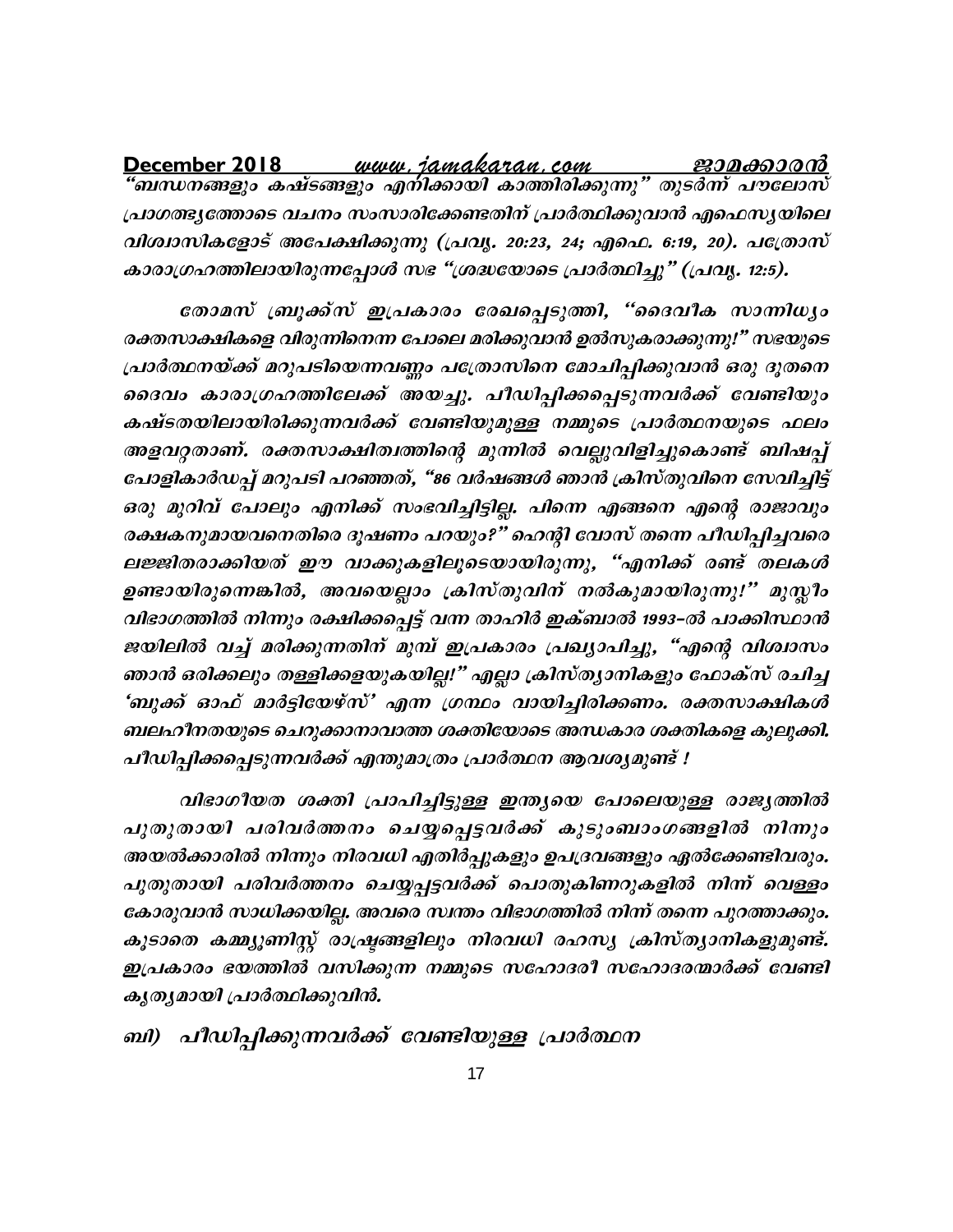December 2018 "നിങ്ങളെ ഉപദ്രവിക്കുന്നവർക്ക് വേണ്ടി പ്രാർത്ഥിപ്പിൻ" (മത്താ. 5:44), ക്രൂശിലെ ഏഴു മൊഴികളിൽ ആദൃത്തേക്ക് പീഡിപ്പിക്കുന്നവർക്കു വേണ്ടിയുള്ള പ്രാർത്ഥനയായിരുന്നു : "പിതാവേ, ഇവർ ചെയ്യുന്നത് ഇന്നത് എന്ന് അറിയായ്കയാൽ ഇവരോട് ക്ഷമിക്കേണമേ" (ലൂക്കൊ. 23:24). സഭയുടെ പ്രഥമ രക്തസാക്ഷിയായ സ്തെഫാനോസ് കല്ലേറുകൊണ്ട് പിടഞ്ഞു മരിച്ചുവീഴുന്ന സമയത്ത് ഇപ്രകാരം പ്രാർത്ഥിച്ചു, "കർത്താവേ, അവർക്ക് ഈ പാപം നിറുത്തരുതേ" (പ്രവൃ. 7:60)

അതിശക്തന്മാരായ എതിരാളികൾ ഒടുവിൽ വേദപുസ്തക വക്താക്കളായി മാറിയ നിരവധി സംഭവങ്ങൾ മിഷൻ ഫീൽഡുകളിലുണ്ട്. ഇതാണ് പീഡിപ്പിക്കുന്നവർക്ക് വേണ്ടിയുള്ള നമ്മുടെ പ്രാർത്ഥനയുടെ ഫലം. സ്തേഫാനോസിന്റെ പ്രാർത്ഥന യുവാവായിരുന്ന ശൗലിന്റെ ഹൃദയത്തിന് ആഘാതമേൽപ്പിച്ചു. ക്രിസ്ത്യാനികളെ ഉപദ്ര വിച്ചിരുന്ന ഇവൻ സുവിശേഷ പ്രസംഗകനായി മാറിയപ്പോൾ ജനം ഇപ്രകാരം പറഞ്ഞു. "യെരുശലേമിൽ ഈ നാമം വിളിച്ചപേക്ഷിക്കുന്നവർക്ക് നാശം ചെയ്തവൻ ഇവനല്ലയോ?" (പ്രവൃ. 9:21, 22:19, 10). പരിഷ്ക്കർത്താവും ബൈബിൾ വിവർത്തകനുമായിരുന്ന വില്യം ടൈഡയിൽ (1494-1536) തന്നെ അഗ്നിക്കിരയാക്കുന്നതിനു മുമ്പ് അവസാനമായി ഇങ്ങനെ പ്രാർത്ഥിച്ചു. "കർത്താവേ ഇംഗ്ലണ്ടിലെ രാജാവിന്റെ കണ്ണുകൾ തുറക്കേണമേ!". ദൈവം പ്രാർത്ഥന കേട്ടു. ബൈബിൾ വിവർത്തനം ചെയ്യുന്നതിനുള്ള അനുമതി നൽകി. കിംഗ് ജെയിംസ് വെർഷൻ ബൈബിളിനെകുറിച്ച് കേൾക്കാത്തവർ ആരുണ്ട് ?

ക്രിസ്ത്യാനികൾക്കെതിരെയുള്ള പീഡനങ്ങൾക്കെതിരെ നിരാഹാരമനു ഷ്ഠിക്കുകയും പ്രതിഷേധിക്കുകയും ചെയ്യേണ്ടത് ആവശ്യമല്ലെ എന്ന ഒരു ചോദ്യം ഉരുത്തിരിയുന്നു. ഈ ചോദ്യവുമായി ബന്ധപ്പെട്ട് ചില വസ്തുതകൾ മനസ്സിലാക്കുന്നു. സുവിശേഷത്തെ എതിർക്കുന്നവർ ശത്രുക്കളല്ല; അവർ ശത്രുവിന്റെ ഇരകളാണ്. അവരുടെ അജ്ഞത നിമിത്തമാണ് ഇങ്ങനെ പ്രവർത്തിച്ചതെന്ന് നാം ഒടുവിൽ മനസ്സിലാക്കും. ക്രൂശിച്ചവരുടെ അറിവില്ലായ്മയുടെ പ്രവൃത്തിയായാണ് ക്രിസ്തുവും ശിഷ്യന്മാരും ക്രൂശികരണത്തെ ചിത്രീകരിച്ചത് (ലൂക്കൊ. 23:34, പ്രവൃ. 3:17). എല്ലാ തലമുറകളിലും ഇത് ഒരു പോലെയാണ് കാരണം, വർഷം കഴിയുംതോറും കൂടുതൽ സജീവമാകുന്ന " ഈ ലോകത്തിന്റെ പ്രഭുവാണ്" ഈ അന്ധത ഉളവാക്കുന്നത് (1 றை, 2:14−16).

എഫെസൃർ 6-ാം അധ്യായത്തിലുള്ള ആത്മീയ യുദ്ധക്കളം തീർച്ചയായും മിഷണറി പോരാട്ടമാണ്. സുവിശേഷ ഘോഷണത്തിനായി മുന്നോട്ടു പോകുവാൻ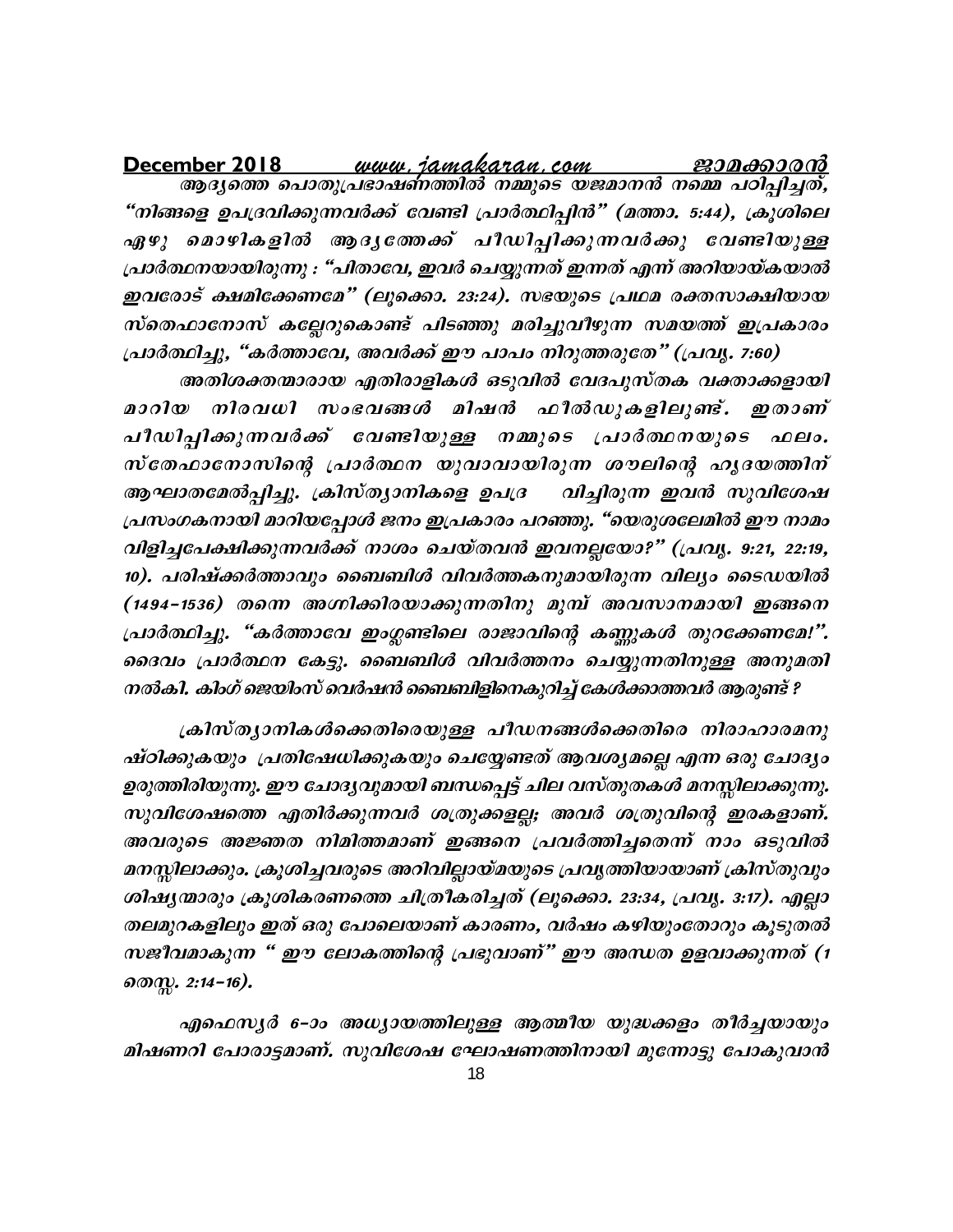വാളാണ്. ഈ ഭാഗം ഒരു മിഷണറി പ്രാർത്ഥനയോടെ അവസാനിക്കുന്നു. അത് ആരംഭിക്കുന്നത് ഇങ്ങനെയാണ്, "നമുക്ക് പോരാട്ടം ഉള്ളത് ജഡരക്തങ്ങളോടല്ല" (എഫെ. 6:12 - 20). സഭയോടുള്ള ഏത് ആക്രമണത്തെയും ദുഷ്ടാത്മാക്കളുടെ നേരിട്ടുള്ള പ്രവർത്തനമായി കണക്കാക്കുന്നു. ആത്മീയ ശക്തികളെ ശാരീരികമായി നേരിടുവാൻ കഴിയുകയില്ല. നമ്മുടെ പരിഭവങ്ങൾ രാജ്യത്തിന്റെ നേതാക്കളെ അറിയിക്കുന്നതിനും ക്രിസ്തീയ മാർഗ്ഗത്തിലൂടെ പ്രതിഷേധമാർച്ച് നടത്തുന്നതിനും അതിന്റേതായ സ്ഥാനമുണ്ട്. എന്നാൽ രഹസൃത്തിലുള്ള ഉപവാസ പ്രാർത്ഥന പൊതുവിലുള്ള നിരാഹാര പ്രതിഷേധത്തെക്കാൾ വളരെ പ്രയോജനകരമാണ്. അപ്പൊസ്തല പ്രവൃത്തികളുടെ പുസ്തകം നാം പുനഃപരിശോധിക്കുമ്പോൾ ശരിയായ ദിശയിലെത്താൻ കഴിയും.

പീഡനത്തിൽ സഭ വേദനിക്കുമ്പോൾ സഭയുടെ നാഥൻ പീഡിപ്പിക്കുന്നവരെ നോക്കി ചിരിക്കുന്നു. ഇതു നമുക്ക് ഒരു വലിയ പ്രോത്സാഹനമാണ്. ദൈവം ചിരിക്കുന്നത് ബൈബിളിൽ മൂന്നു സന്ദർഭങ്ങളിൽ മാത്രമേ ഉള്ളൂ (സങ്കീ. 2:4; 37:13, 59:8). രാജ്യങ്ങളോ വ്യക്തികളോ ദൈവത്തിനെതിരെ മത്സരിക്കുന്നതും അവയെ കീഴ്പ്പെടുത്തുന്നതുമാണ് സന്ദർഭം.

പീഡനം സഹിക്കുന്നവരെ തിരിച്ചറിയുകയാണ് നമ്മുടെ അടുത്ത ദൗത്യം–

#### $2.$ പങ്കാളിത്തം

സഭയുടെ ഐക്യം "ഒരു ശരീരത്തെ" പോലെ ചിത്രീകരിച്ചിട്ടുള്ള മറ്റൊരു സാദൃശൃമില്ല. അത് ക്രിസ്തുവിന്റെ പ്രാദേശിക സഭയായാലും സാർവത്രിക സഭയായാലും, ഒരു അംഗം കഷ്ടം അനുഭവിച്ചാൽ എല്ലാ അംഗങ്ങളും കഷ്ടം അനുഭവിക്കും (1 കൊരി. 12:26). എബ്രായ ലേഖനകർത്താവ് ഇപ്രകാരം അഭ്യർത്ഥിക്കുന്നു, "നിങ്ങളും തടവുകാർ എന്നപോലെ തടവുകാരെയും നിങ്ങളും ശരീരത്തിൽ ഇരിക്കുന്നവരാകയാൽ കഷ്ടമനുഭവിക്കുന്നവരെയും ഓർത്തു കൊൾവിൻ'' (എബ്രാ. 13:3). പീഡിപ്പിക്കപ്പെടുന്നവരെ തിരിച്ചറിയുന്നത് സുവിശേഷത്തിന്റെ നമ്മുടെ കാര്യവിചാരകത്വത്തിൽ നിന്ന് വേർതിരിഞ്ഞതല്ല. ഉപദ്രവിക്കപ്പെടുന്നവരോടൊപ്പം നിൽക്കുക എന്നത് ക്രിസ്തുവിനൊടൊപ്പം നിൽക്കുക എന്നതാണ് അർത്ഥമാക്കുന്നത്. അന്ത്യന്യായവിധിയിൽ വലതുഭാഗത്ത് നിൽക്കുന്നവരോട് രാജാവ് പറയും: "ഞാൻ തടവിലായിരുന്നു നിങ്ങൾ എന്റെ അടുക്കൽ വന്നു... എന്റെ ഈ ഏറ്റവും ചെറിയ സഹോദരന്മാരിൽ ഒരുത്തനു നിങ്ങൾ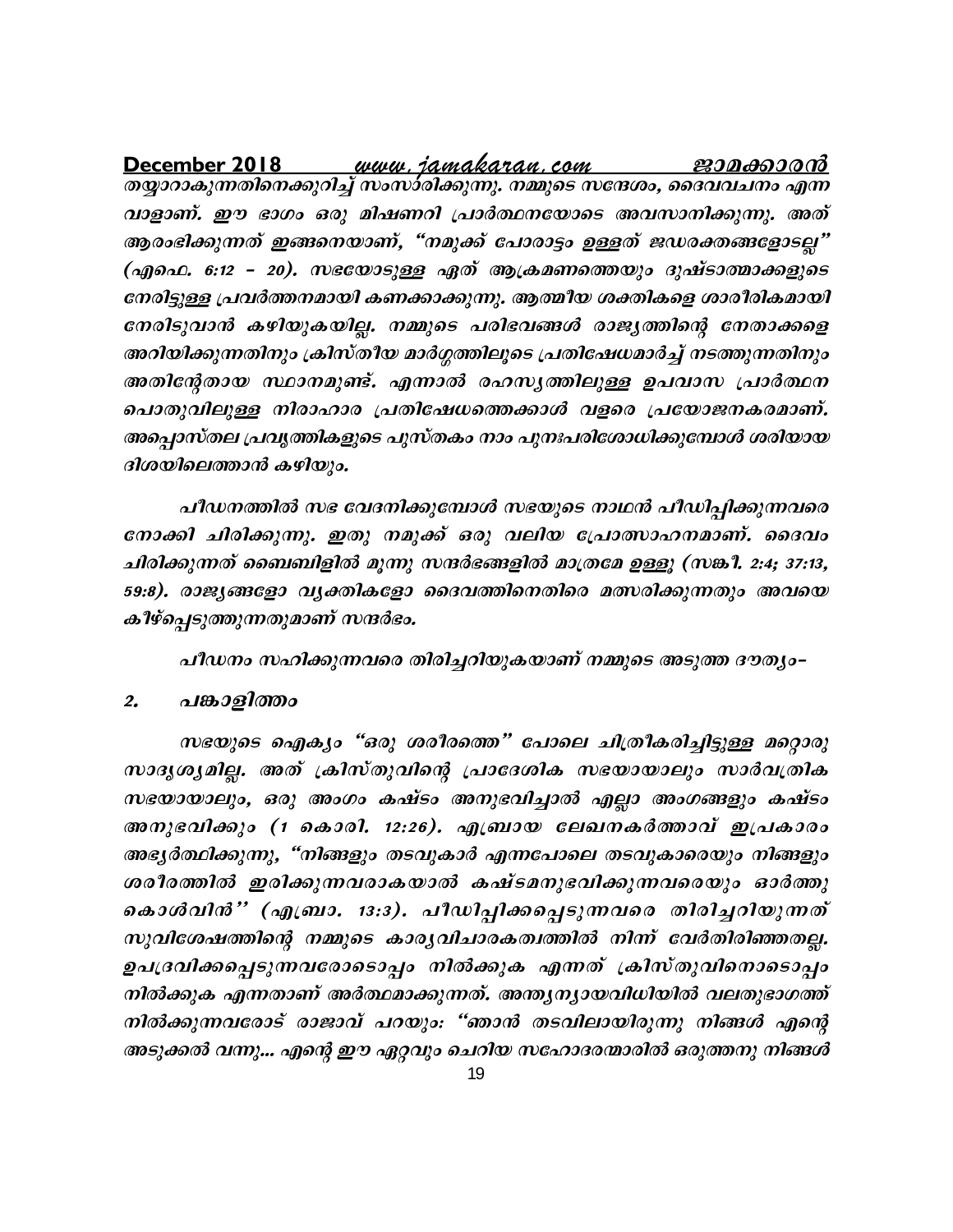പറയുന്നു" (മത്താ. 25:24, 26, 40)

നല്ല ബന്ധം പുലർത്തുകയും മിഷണറി സംഘടനകളുമായി പീഡിച്ചിക്കപ്പെടുന്ന സഭകളെ കർത്താവിൽ അവരെ ധൈര്യപ്പെടുത്തുന്നതിനായി സന്ദർശിക്കുകയും ചെയ്യുക. അവർ ഒറ്റയ്ക്കല്ല എന്ന് അവർ അറിയട്ടെ. ആ കാലഘട്ടത്ത് ഉപദ്രവിക്കപ്പെട്ട ക്രിസ്ത്യാനികളോട് അപ്പൊസ്തലനായ പത്രോസ് ഓർമ്മിപ്പിച്ചത് ഇപ്രകാരമായിരുന്നു, "പ്രിയമുള്ളവരേ, നിങ്ങൾക്ക് പരീക്ഷയ്ക്കായി സംഭവിച്ചിരിക്കുന്ന അഗ്നിശോധനയിൽ ഒരു അപൂർവ്വകാര്യം നിങ്ങൽക്ക് വന്നുകൂടി വച്ച് അതിശയിച്ചു പോകരുത്. ലോകത്തിൽ നിങ്ങൾക്കുള്ള  $\alpha \eta \langle m \rangle$ സഹോദരവർഗ്ഗത്തിന് ആ വക കഷ്ടപ്പാടുകൾ തന്നെ പൂർത്തിയായി വരുന്നു" (1 പത്രോ 4:12, 5:9). ഉൾഗ്രാമങ്ങളിൽ ശുശ്രൂഷിക്കുന്ന കഷ്ടം അനുഭവിക്കുന്ന മിഷണറിമാർക്ക് അവരെ ധൈര്യപ്പെടുത്തുന്നതിനു വേണ്ടി വൃക്തിപരമായി കത്തയയ്ക്കുക. പൗലോസ് തടവിലായിരുന്നപ്പോൾ ചില ക്രിസ്ത്യാനികൾ എപ്രകാരം അദ്ദേഹത്തെ ധൈര്യപ്പെടുത്തി എന്നത് നന്ദിയോടെ സ്മരിക്കുന്നു, "പലപ്പോഴും എന്നെ തണുപ്പിച്ചവനായ ഒനേസിഫൊരോസിന്റെ കുടുംബത്തിന് കർത്താവ് കരുണ നൽകുമാറാകട്ടെ. അവൻ എന്റെ ചങ്ങലയെക്കുറിച്ച് ലജ്ജിക്കാതെ ഞാൻ റോമയിൽ എത്തിയ ഉടനെ താൽപര്യത്തോടെ എന്നെ തിരിഞ്ഞു കണ്ടെത്തുകയും ചെയ്തു" (2 ഹളരഭ. 1:16, 17). നമുക്ക് മനസ്സുണ്ടെങ്കിൽ പീഡിപ്പിക്കപ്പെടുന്നവരുടെ കഷ്ടതയിൽ പങ്കാളികളാകുവാൻ "ധാരാളം വഴികളുണ്ട്" (വാ. 18).

പീഡിപ്പിക്കപ്പെടുന്ന ക്രിസ്ത്യാനികളോട് നാം വൃത്യസ്തത പുലർത്തുന്നത് ദൈവത്തിനെതിരെയുള്ള പാപമാണ്. നിങ്ങളുടെ പ്രാദേശിക സഭയിൽ നിങ്ങൾക്ക് ലഭിക്കുന്ന ധാരാളം അനുഗ്രഹങ്ങളിലും അനുപമമായ ആരാധനയിലും കണ്ണു വയ്ക്കുകയാണെങ്കിൽ സൂക്ഷിക്കുക! "സിയോനിൽ സൈദികളായി ശമര്യാപർവതത്തിൽ നിർഭയരായി ജാതികളിൽ പ്രധാനമായതിൽ ശ്രേഷ്ഠന്മാരായി യിസ്രായേൽ ഗൃഹം വന്നു ചേരുന്നവരായുള്ളോരെ, നിങ്ങൾക്ക് അയ്യോ കഷ്ടം!.. യോസേഫിന്റെ കേടിനെക്കുറിച്ച് വൃസനിക്കുന്നില്ലതാനും" (ആമോസ് 6:1, 5,6)

### പീഡിപ്പിക്കപ്പെടുന്നവർ ഭാഗൃവാന്മാർ!

ക്രിസ്തുവിന്റെയും അവന്റെ സുവിശേഷവും നിമിത്തം ആരെങ്കിലും ഉപദ്രവിക്കപ്പെട്ടാൽ അവർക്ക് പ്രതിഫലമായി കിരീടം കാത്തിരിക്കുന്നു. മിഷണറി ദൗതൃത്തിന്റെ ഒടുവിൽ പൗലോസ് ഇപ്രകാരം സാക്ഷീകരിച്ചു, ''ഞാൻ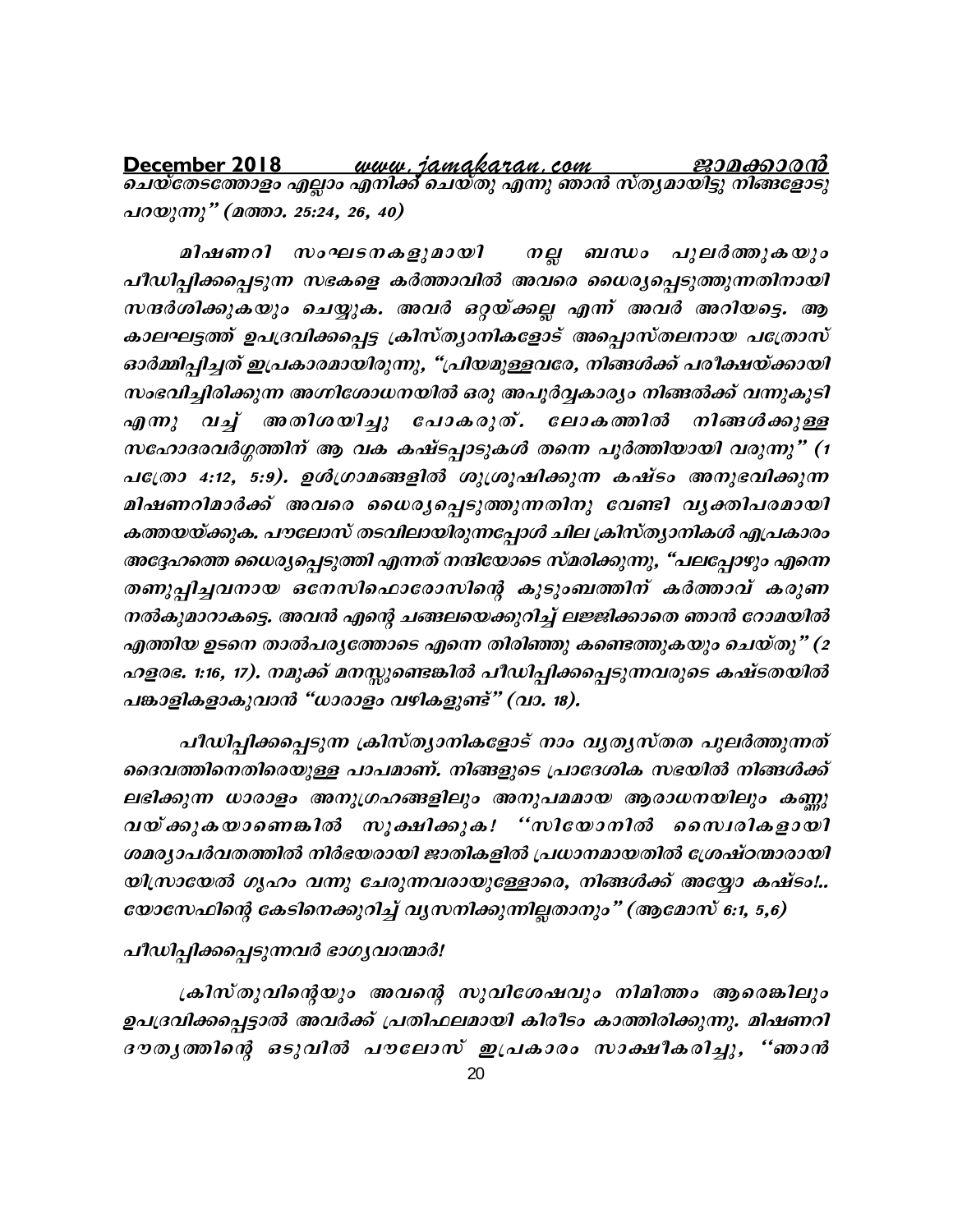#### <u>www.jamakaran.com</u> December 2018 ജാമക്കാരന്

ദുഷ്പ്രവൃത്തിക്കാരൻ എന്ന പോലെ ചങ്ങല ധരിച്ചു കഷ്ടം വഹിക്കുന്നു; ദൈവ വചനത്തിനോ ബന്ധനം ഇല്ല... നാം അവനോടുകൂടെ മരിച്ചു എങ്കിൽ കൂടെ ജീവിക്കും; സഹിക്കുന്നു എങ്കിൽ കൂടെ വാഴും" (2 തിമൊ. 2:9, 11, 12). അത്തരത്തിൽ ഉത്സാഹഭരിതമായ പ്രത്യാശയുള്ളവരെക്കുറിച്ച് ഇപ്രകാരം പറഞ്ഞിരിക്കുന്നു. "മറ്റു ചിലർ ഏറ്റവും നല്ലൊരു ഉയിർത്തെഴുന്നേല്പു ലഭിക്കേണ്ടതിന് ഉദ്ധാരണം കൈക്കൊള്ളാതെ ഭേദ്യം ഏറ്റു" (എബ്രാ. 11:35). വിശ്വാസവീരന്മാരുടെ നിയന്ത്രിത ശക്തി ഇതാണ്: "ക്രിസ്തു എനിക്ക് വേണ്ടി മരിച്ചെങ്കിൽ, എന്റെ ഒരു ത്യാഗവും വലുതല്ല!"

നമ്മെ പീഡിപ്പിക്കുന്നവർക്ക് വേണ്ടി പ്രാർത്ഥിക്കുകയ.ും അവരെ അനുഗ്രഹിക്കുകയും ചെയ്യുന്നതു നമ്മുടെ ദൗതൃമാണെങ്കിലും, അവർ മാനസാന്തരപ്പെട്ടില്ലെങ്കിൽ ദൈവം അവരെ നൃായം വിധിക്കും. വെളിപ്പാട് പുസ്തകത്തിൽ പറയുന്നത് : "സ്വർഗ്ഗമേ, വിശുദ്ധന്മാരും അപ്പോസ്തലന്മാരും പ്രവാചകന്മാരുമായുള്ളോരേ, ദൈവം അവളോട് നിങ്ങൾക്ക് വേണ്ടി പ്രതികാരം നടത്തിയതുകൊണ്ട് അവളെച്ചൊല്ലി ആനന്ദിപ്പിൻ... പ്രവാചകന്മാരുടെയും വിശുദ്ധന്മാരുടെയും ഭൂമിയിൽ വെച്ചു കൊന്നുകളഞ്ഞ എല്ലാവരുടെയും രക്തം അവളിൽ അല്ലോ കണ്ടത് " (വെളി. 18:20, 24)

എല്ലാവരും രക്തസാക്ഷികളായി വിളിക്കപ്പെട്ടവരല്ല. എന്നാൽ കമ്മ്യൂണിസ്റ്റ് ചൈനയിൽ പീഡിപ്പിക്കപ്പെട്ടവാച്ച്മാന്റീനയുടെ (1903 - 1972) വാക്കുകൾ ഇപ്രകാരമായിരുന്നു. "കഷ്ടം അനുഭവിക്കുവാനുള്ള ഒരു മനസ്സ് നമുക്കുണ്ടാകണം!" എന്തുകൊണ്ടെന്നാൽ, "ക്രിസ്തുവിൽ വിശ്വസിപ്പാൻ മാത്രമല്ല അവനുവേണ്ടി കഷ്ടം അനുഭവിപ്പാനും കൂടെ നിങ്ങൾക്ക് വരം നല്കിയിരിക്കുന്നു!" (ഫിലി.1:29).

## വായനക്കാരുടെ ശ്രദ്ധയ്ക്ക്

ഓരോരോ മാസവും ജാമക്കാരൻ മാസിക പ്രത്യേക തീയതികളിൽ അയയ്ക്കുവാൻ സാധിക്കുന്നില്ല. അതുകൊണ്ട് മാസിക കിട്ടാത്തവർ <mark>അതതുമാസത്തെ</mark> അവസാനദിവസം വരെ കിട്ടാതിരുന്നാൽ മാത്രം മാസികയ്ക്കായി ബന്ധപ്പെടുക. ഫോൺ മുഖേന ബന്ധപ്പെടുവാൻ നിങ്ങൾക്ക് പ്രയാസമായിരിക്കും. ആയതിനാൽ കത്തു മുഖേന അറിയിക്കുന്നത് നല്ലതായിരിക്കും. ഒപ്പം പൂർണ്ണ മേൽവിലാസവും ഫോൺനമ്പറും കൂടി എഴുതി അറിയിക്കണം. **മാസിക വേണ്ടാത്തവർ** കവറിനു പുറത്ത് <u>REFUSED എന്നെഴുതി പോസ്റ്റ്ബോക്സിൽ നിക്ഷേപിക്കു അതിന് പ്രത്യേക</u> സ്റ്റാമ്പൊന്നും ഒട്ടിക്കണ്ട.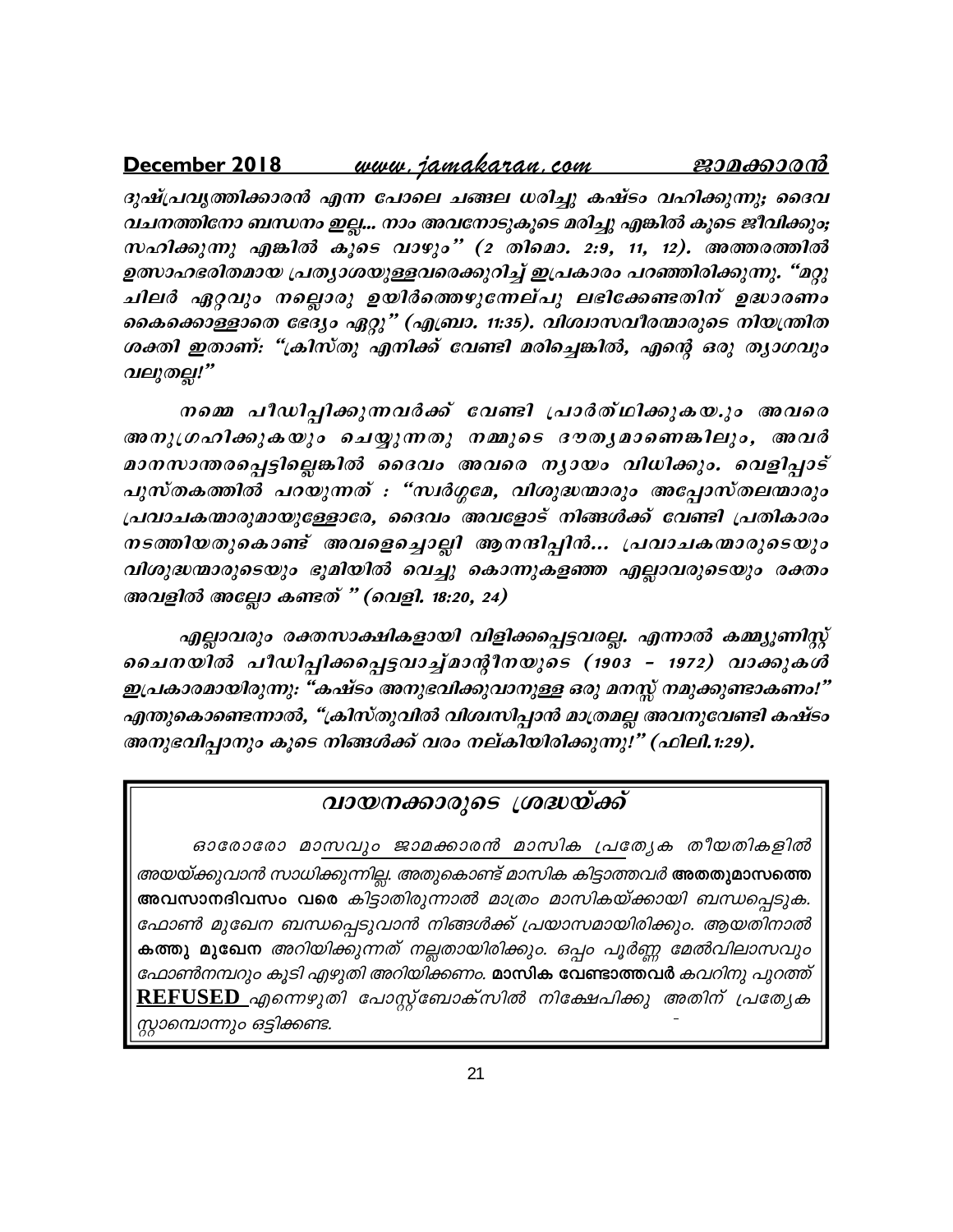## **Why Are Marriages Failing ? By David McClain**

I had an uncle with a pain in his neck that caused him to constantly wince. Doctors could not diagnose the problem, so he lived with it for years. In time his neck began to permanently lean to the side. None of the treatments prescribed worked. About 25 years later he went to a dentist to remove a bad tooth and was immediately relieved of all the pain. He suffered all those years unnecessarily due to a flawed diagnosis and treatment.

A wrong diagnosis can be costly and dangerous. I believe that every day we all witness a disastrous, dangerous misdiagnosis of mass proportions. Yet we continue full bore on the same path that got us into the mess that is the unraveling of marriage.

The diagnosis in our culture is that man is basically good but his self esteem has been damaged by negative influences. The problem with this diagnosis is that it is flat out wrong. I want to propose a different diagnosis and solution to the problem by asking, "How does our sinful self obsession impact our marriages?"

Our self obsession causes us to hide the truth about ourselves and blame others for our flaws. This self obsession becomes a curse that that impacts our marriages in painful, destructive ways. It causes us to try to hide the truth about ourselves (Gen. 3:9-11). When exposed we evade responsibility and blame others for our wrongs. We want to appear as righteous, yet, we are not – so we blame. In this simple exchange we see why marriages are in trouble.

In their book Mistakes Were Made (But Not By Me), social psychologists Carol Tavris and Elliot Aronson describe how a fixation on our own righteousness can choke the life out of love, they write: "The vast majority of couples who drift apart do so slowly, over time, in a snowballing pattern of blame and self justification. Each partner focuses on what the other one is doing wrong while justifying his or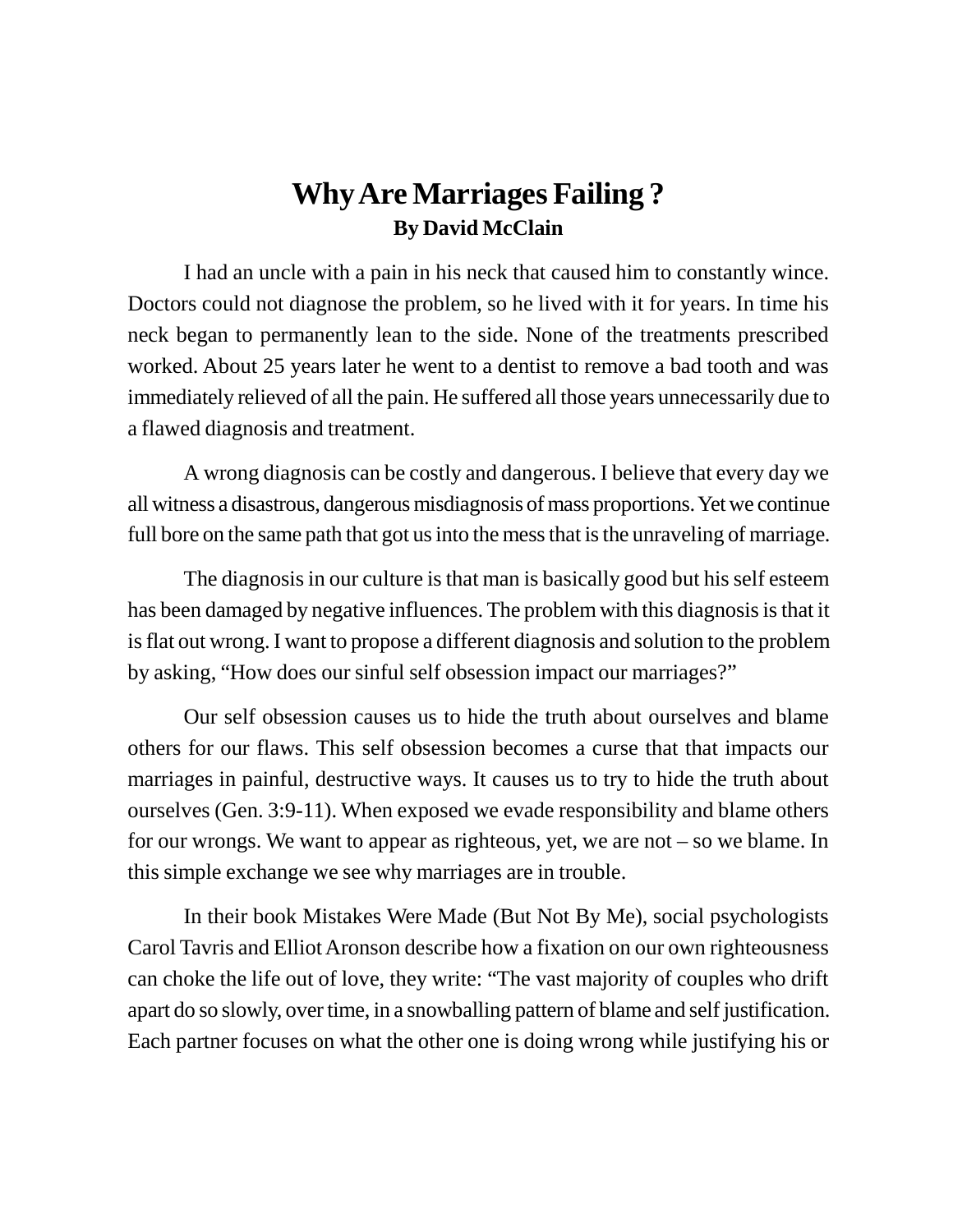**December 2018** www.jamakaran.com **Paraformação en 1980** her own preferences, attitudes and ways of doing things….. From our standpoint, therefore, misunderstandings, conflicts, personality differences and even angry quarrels are not the assassins of love; self justification is".

Our sinful self obsession impacts our marriages by causing the proper God given roles in life to be damaged (Gen. 3:14-19). For man his curse is that he will face frustration in his work. For the woman, her role as man's complement is impaired. When you put this together you can already see an unhealthy scenario.

What are some steps we can take to reduce the impact of our selfish impulses?

Confront your own self centeredness – don't wait for the other person to act first.

Accept responsibility for your sin- stop pretending to be the only victim and pass blame to others.

Know that you will not find the perfect person. There will be some red flags for you to consider.

Red flags alone are not the issue, it is your willingness to accept an imperfect person – just as they must accept you.

Understand that the painful vulnerability that healing a damaged relationship requires begins with self sacrifice like that of Jesus. It is a sacrifice that may require a very high cost. But like Jesus, it is in that sacrifice that we have hope for our greatest fulfillment.

Like my uncle who suffered from debilitating pain for years due to a misdiagnosis, I believe our marriages and relationships suffer because we have accepted the wrong diagnosis. Our marriages are in major crisis because of it. What are some steps we can take to reduce the impact of our selfish impulses?